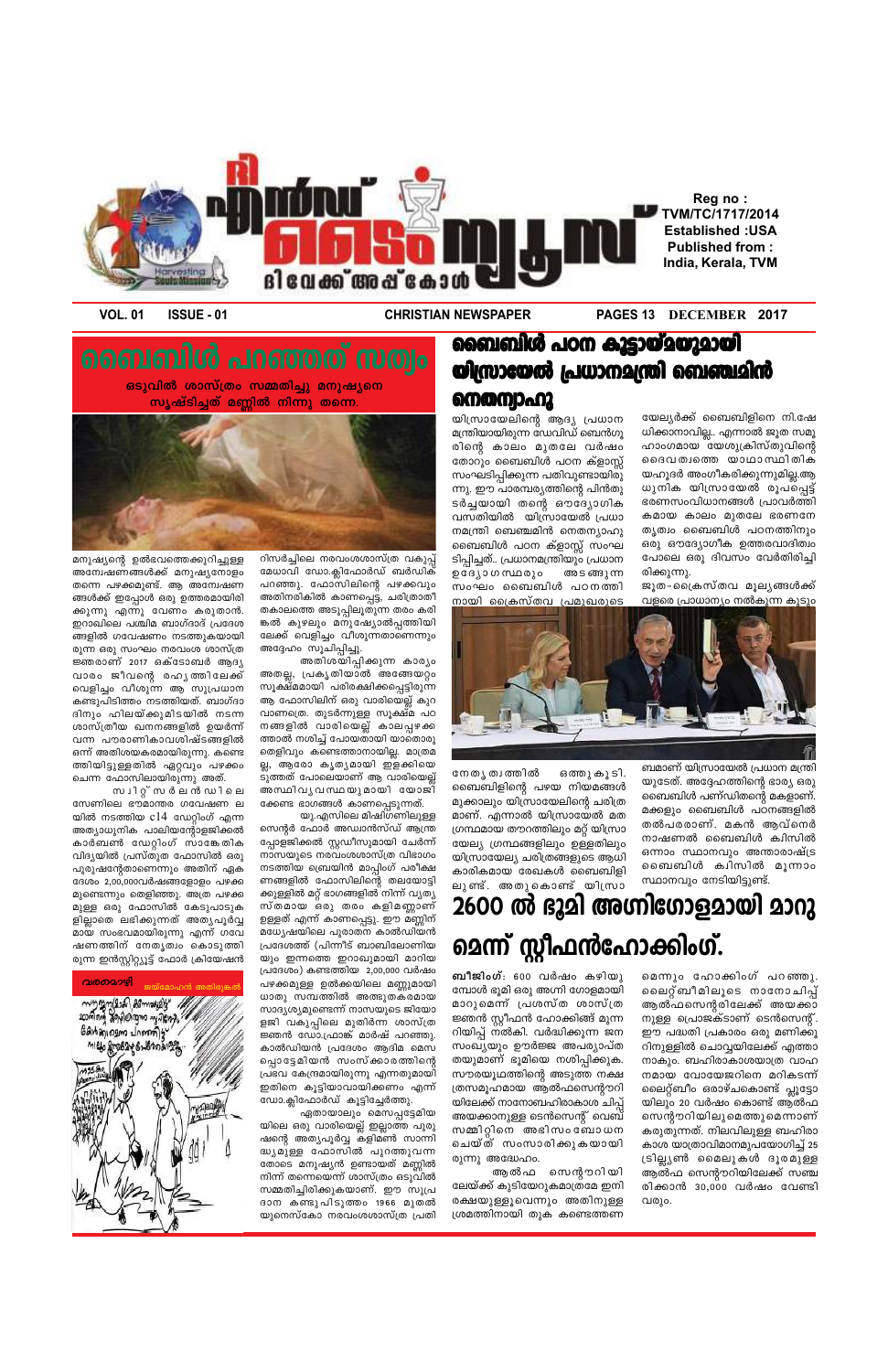○ ○ ○ ○ ○ ○ ○ ○ ○ ○ ○ ○ ○ ○ ○ ○ ○ ○ ○ ○ ○ ○ ○ ○ ○ ○ ○ ○ ○ ○ ○ ○ ○ ○ ○ ○ ○ ○ ○ ○ ○ ○ ○ ○ ○ ○ ○ ○ ○ ○ ○





#### **EDITORIAL BOARD**

#### *CHIEF EDITOR*

**Baiju Yacob Edavila ok USA**

#### *SUB EDITOR*

**Manuel Joseph Daniel Jacob**

#### *EDITORS*

**Pastor A Anilkumar Thozhuvancodu Rev. Joseph chacko**

#### *MANAGER* **Bovas Sreekaryam**

#### *CO-ORDINATORS*

**John Francis (Dallas) Sis.Syam Sis.Saritha Sis.Simi Sis.Lesley Yacib OK USA**

#### *REPORTERS*

 *Harvesting souls mission F∂ Organization 2013*  $\omega$  *ത് ഇന്ത്യയിലും USA യിലും രൂപീകരിക്കുവാൻ ഞങ്ങളെ ദൈവം {]m]vX-cm-°n. C¥y-bpsS kphn-ti-jo-I-c-Whpw Pohn-X-Øns' താഴെ തട്ടിലുള്ള ജനതയ്ക്ക് തങ്ങളാൽ കഴിയുന്ന സഹായങ്ങളും ചെയ്യുവാൻ കഴിയും എന്ന ഉത്തമ ബോധൃത്തോടും ലക്ഷ്യ tØmSpw IqSn Cu {]ÿm\w {]h¿Ø\w Bcw-`n-®p. Harvesting souls mission ന്റെ വെബ്സൈറ്റും ഫെയ്സ് ബുക്കും ലോക ജനതയുടെ ഇടയിൽ ആശ്ചര്യജനകമായ വരവേൽപ്പും പിൻതു ണയും പ്രചാരവും ലഭിച്ചതോടെ ഇവരിലേക്ക് വചനം എങ്ങനെ എത്തിക്കാം എന്ന ചിന്തയിൽ നിന്ന് E-Papper എന്ന ആശയം ഉടലെടുത്തു. (HSM) ന്റെ Media വിഭാഗം THE END TIME NEWS എന്ന പേരിൽ തികച്ചും ക്രിസ്തീയ ഗോളത്തിൽ കേന്ദ്രീകൃ തമായി ഇംഗ്ലീഷിലും മലയാളത്തിലും വൃതൃസ്തങ്ങളായ വചന {]ta-b-ß-fn¬ {]kn-≤o-I-cn-∏m≥ ssZhw CS-bm-°n. Cu kwc-`- ത്തിന് ചുക്കാൻ പിടിക്കുവാൻ എനിക്ക് കൃപ നൽകിയ കർത്താ വിന് സകല മാനവും മഹത്വവും അർപ്പിക്കുന്നു. ആത്മീയ ശുശ്രൂ ഷയിൽ എന്നെ ഏറ്റവും പ്രോത്സാഹിപ്പിക്കുന്ന എന്റെ ആത്മീയ* ഗുരു പാസ്റ്റർ എ.അനിൽകുമാർ തൊഴുവൻകോടിനോടും ഒക്കല ഹോമ ഹെബ്രോൻ സഭയുടെ പാസ്റ്റർ ഷിബു തോമസ്സിനും ഈ *സംരഭത്തിന് പിന്നിൽ പ്രവർത്തിച്ചവരെയും ഓർക്കുകയും ദൈവ mാമത്തിലുള്ള ഹൃദയം നിറഞ്ഞ നന്ദിയും അറിയിക്കട്ടെ. ആത്മാക്ക fpsS A[n-]-\mb k¿∆-i-‡-\mb ssZhw \n߃°v \¬In-bn-cn- ക്കുന്ന താലന്തിനൊത്തവണ്ണം ആത്മാക്കളെ നേടുവാൻ നിങ്ങളേവ രെയും പ്രാപ്തരാക്കട്ടെ എന്ന പ്രാർത്ഥനയോടെ എന്റെ കുറിപ്പ് mിർത്തുന്നു.* 

**Miniesh Kumar(Baharin) Pastor Stephen (Andrapradesh)**

#### *ADVISORY BOARD*

**Pastor Shibu Thomas OK USA Pastor Ashok Eranakulam M.Jacob Thiruvananthapuram**

#### *INDIA*

 $\mathscr{A}\mathscr{U}$ DI $\mathscr{U}$ J $\mathscr{A}$  CD(DI $\mathscr{D}$ o.

ദൈവീക വിളി മനസ്സിലാക്കി ക്രിസ്തീയ പോർക്കളത്തിൽ ആയിരി *ക്കുന്ന ഓരോ ഭക്തനും അത്യുഷ്ണവും നീറ്റലുളവാക്കുന്നതും ചെറുതും വലുതുമായ വിലയേറിയ അനുഭവങ്ങൾ പഠിപ്പിക്കുവാൻ (കിസ്തു എന്നെ ഉപയോഗിക്കുന്ന മുഖാന്തിരത്തിനായി നന്ദി പറ യുന്നത് കൊണ്ട് ഈ സംരഭത്തെക്കുറിച്ച് ചിലത് ചുരുക്കത്തിൽ.* 

**VRA-402,Vikasnagar Sreekariyam p.o. Thiruvanthapuram.695017**

**Kerala**

 *imtemw.*



#### **Disclaimer**

The views expressed in this online newspaper are those of the authors and do not necessarily reflect the position of HSM End Time News. The online newspaper will not bear any responsibility whatsoever for them. The images used in the newspaper have been downloaded from the Internet and we acknowledge that the copyright of those images remain with the original owners. HSM End Time News does not claim any copyright for them and does not

intend to use them for commercial purposes.



#### *ഖൈജു യാക്കോബ്.*

## **ഗുന്നത്തെ മനുഷ്യന് സകുലത്തിന്റെയും വില അറിയാം;**  $\sim$ എന്നാൽ ഒന്നിമന്റയും ദൂല്യം *അറി*യുന്നില്ല.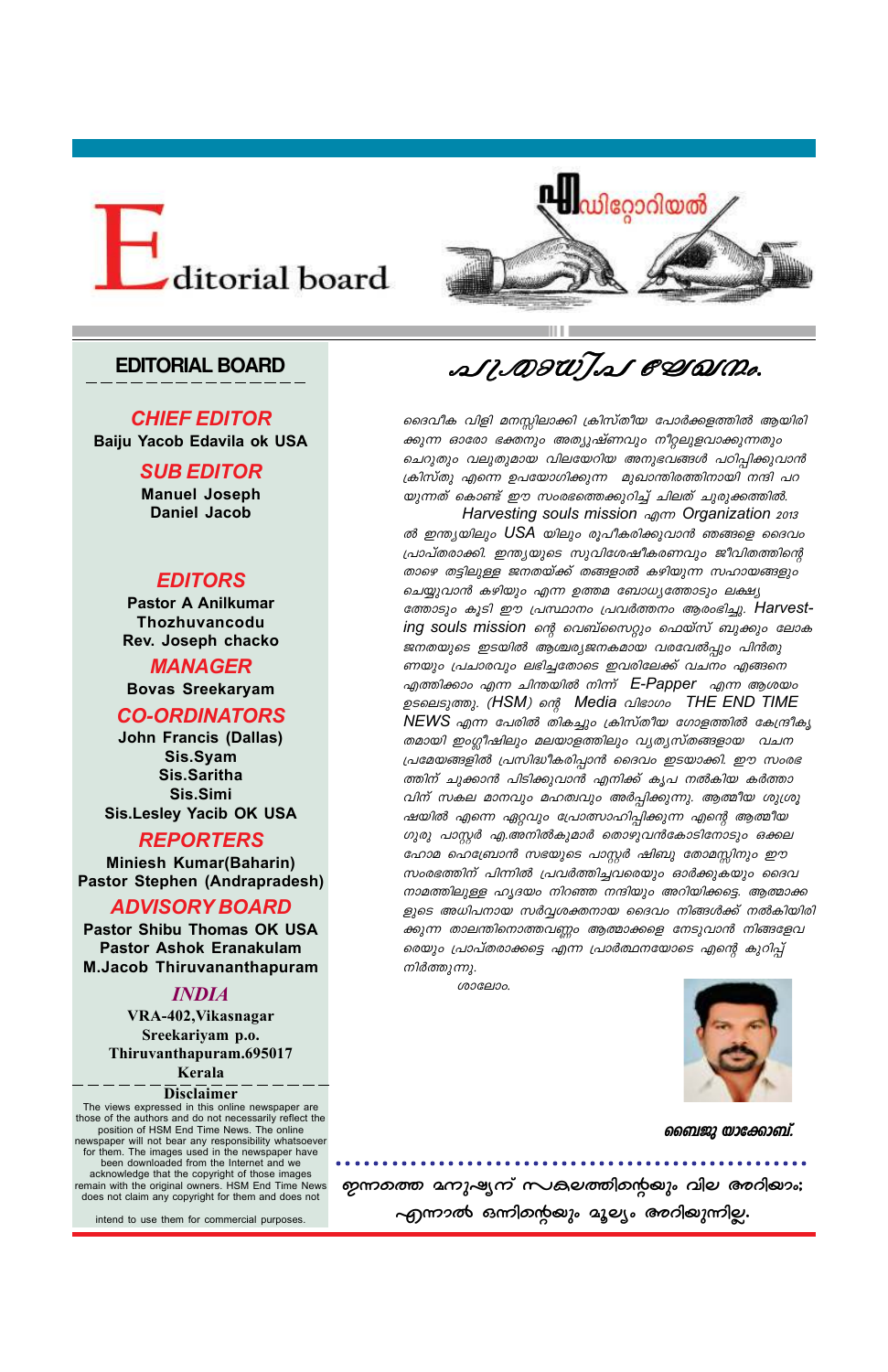$\mathcal{S}$ 20 6000 Of Passe



#### നിര്വാതരായി.



സാറാ യാക്കോബ് തിരുവനന്തപുരം: തിരുവനന്തപു രത്ത് ശ്രീകാര്യം ഇടവിള വീട്ടിൽ എം.യാക്കോബിന്റെ ഭാര്യ സാറാ യാക്കോബ്(73) 20/11/2017 ൽ കർത്താവിൽ നിദ്ര പ്രാപിച്ചു. മക്കൾ: ബൈജു യാക്കോബ്, ബോസ് യാക്കോബ്, സജി യാക്കോബ് മരുമക്കൾ: ലെസ്ലി യാക്കോബ്, ദിവ്യ യാക്കോബ്, സരിത യാക്കോബ്. കൊച്ചുമക്കൾ: കാതറിൻ യാക്കോബ്, എലിസ ബത്ത് യാക്കോബ്, അബിഷ യാക്കോബ്, കരുണാ യാക്കോബ്, കൃപാ യാക്കോബ്.



മേരി ജോസഫ് ഏനോസ് (പൊന്നമ്മ)

യുഎസ്എ ഒക്കലഹോമയിൽ സാം. കെ. ഇനോസിന്റെ ഭാര്യ മേരി ജോസഫ് ഏനോസ്(പൊന്നമ്മ–71) 14/11/2017 ൽ കർത്താവിൽ നിദ്ര പ്രാപിച്ചു. മക്കൾ: ലെസ്ലി, ജെഫ്രിയ. മരുമക്കൾ: ബൈജു യാക്കോബ്, ഛണി



## ഷെറിൻ മാത്യുവിന്റെ കൊലപാതകം പളർത്തമ്മ സിനി മാത്യൂസ് അറസ്റ്റിൽ.



#### നിര്വാതരായി.



ആറ്റുമാലിൽ എ.സി കുര്യൻ (മോ നി–75) അമേരിക്കയിൽ ഒക്കലഹോമ യിൽ നിര്യാതനായി. സംസ്കാരം പിന്നീട് ഭാര്യ കൊല്ലമന മഠത്തിൽ (കോടിയാട്ട്) ആലീസ് കുര്യൻ. മക്കൾ: ബിജി(യു.എസ്),ബിനു(സൗദി) മരുമ ക്കൾ: സാക് ചെറിയാൻ(പിസിനാക് 2017 ദേശീയ ട്രഷറാർ), ജോസ് (സൗ ദി).





ഒക്കലഹോമ: പത്തനംതിട്ട നെടുമ്പ്രം



## മായ തെളിവുകളുമാണ് സിനി മാത്യൂസിന്റെ അറസ്റ്റിന് വഴി തെളി ച്ചത്. പുലർച്ചെ 3 ന് കുട്ടിയെ നിർബ ന്ധമായി പാലുകുടിപ്പിക്കാൻ ശ്രമി ച്ചപ്പോൾ ഉണ്ടായ ശ്വാസം മുട്ടൽ മരണത്തിന് കാരണമായി എന്നാണ്



ഡാളസ്: മലയാളി ദമ്പതികളുടെ ദത്തുപുത്രി മൂന്ന് വയസ്സുകാരി ഷെറിൻ മാത്യൂസിന്റെ കൊലപാത കത്തിൽ വളർത്തമ്മ സിനി മാത്യൂ സിനെയും പോലീസ് അറസ്റ്റു ചെയ്തു. കേസിൽ വളർത്തച്ഛൻ വെസ്ലി മാത്യൂസിനെ പോലീസ് നേരത്തെ അറസ്റ്റ് ചെയ്തിരുന്നു. ഇയാളെ ചോദ്യം ചെയ്തപ്പോൾ ലഭിച്ച പര്പര വിരുദ്ധമായ മൊഴി കളും പോലീസിന് ലഭിച്ച ശാസ്ത്ര

#### **പ്രാരത്ഥനയുടെ 50 ദിനങ്ങൾ cologogyce ING ME226** Ю

ഉണർവ്വിനെ ലക്ഷ്യമാക്കി നവംബർ 16 - 2018 ജനുവരി 4 വരെ കേരള മാകെ പ്രാർത്ഥനാദിനങ്ങളായി വേർതിരിക്കുന്നു. കേരളത്തിലെ 14 ജില്ലകളിലായി 50 ദിവസം കൊണ്ട് നൂറിലധികം പ്രാർത്ഥനാസമ്മേളന ങ്ങൾസംഘടിപ്പിക്കുന്നു. ഓരോ ജില്ല യിലെയും വിവിധ താലൂക്കുകളിൽ ഏഴു ദിവസം പ്രാർത്ഥനകൾ നട ക്കും. സത്യ ദൈവമായ യേശു വിനെ ജനങ്ങൾ അറിയുക, ക്രൈസ്തവ സഭ നേരിടുന്ന പീഢ നങ്ങൾ, സുവിശേഷീകരണത്തിൽ നേരിടുന്ന വെല്ലുവിളികൾ തുടങ്ങിയ വിഷയങ്ങൾക്കായി പ്രാർത്ഥിക്കുന്ന താണ്.

നൽകും. മേജർ വി.ഐ ലൂക്കും പ്രസംഗിക്കും. കേരളത്തിലെ വിവിധ ജില്ലകളിൽ നിന്നുള്ള കോ–ഓർഡി നേറ്റർമാർ, പ്രയർ ഹൗസ് അംഗ ങ്ങൾ തുടങ്ങിയവർ പങ്കെടുക്കും. കേരളത്തിലെ എല്ലാ ജില്ലകളിൽ നിന്നുമുള്ള വിവിധ സഭകളിലെ ദൈവദാസന്മാരും ദൈവമക്കളും സംബന്ധിക്കും.

ഇവാ കെ.വി പോൾ മുഖ്യസന്ദേശം

വെസ്ലി മാത്യൂസ് പോലീസിനോട്

പറഞ്ഞിരുന്നത്. എന്നാൽ ഈ

സമയം സിനി ഇതൊന്നും അറി

യാതെ ഉറങ്ങുകയായിരുന്നു

എന്നാണ് പോലീസിന് കൊടുത്ത

അഡ്വ.ജോൺ മത്തായി ജന റൽ കൺവീനറായും, പാസ്റ്റർ ഷെറി കോശി(സെക്രട്ടറി), പാസ്റ്റർ ഡോ.റ്റി. എം.ഇടിക്കുള(ട്രഷറർ), ഇവാ.പൗ ലോസ് കെ.ജി(പബ്ലിസിറ്റി കൺവീ നർ), പാസ്റ്റർ എം.കെ.വിശ്വനാഥൻ( പ്രയർ കൺവീനർ), പാസ്റ്റർ സി.പി. മോനായി(മീഡിയാ കൺവീനർ) തുട ങ്ങിയവരടങ്ങിയ വിവിധ കമ്മറ്റികൾ പ്രവർത്തിച്ചു വരുന്നു. പാസ്റ്റർ ഷാജി കുര്യൻ, ഇവാ.ജോൺ ജോസഫ്, പാസ്റ്റർ ബെന്നി ജോസഫ് എന്നിവർ ജനറൽ കോർഡിനേറ്റർമാരാണ്.

> തിരുവനന്തപുരം: ബെറ്റിവില്ലയിൽ പരേതനായ വിൻസന്റ് ഡിക്രൂ സിന്റെ ഭാര്യ യൂഗിൻ ഡിക്രൂസ് (81) നിര്യാതയായി. നവംബർ 24 നായിരുന്നു അന്ത്യം. മക്കൾ: മേരി ജോൺ, ബോണി ഫേസ്, മരുമ ക്കൾ: ജോൺ ജോസഫ്, യമുന മേരി.

ഡാളസ്: കൊട്ടാരക്കര ഉമ്മന്നൂർ ജോർജ്ജ് വർഗീസ്(88) ഡാളസിൽ നിര്യാതനായി. അരുവിക്കോട് കുടും ബാംഗമാണ്. ഇന്ത്യൻ ആർമി ഓഫീ സറായിരുന്ന ജോർജ്ജ് വർഗീസ് ഡാളസിൽ വിശ്രമ ജീവിതം നയിച്ച് വരികയായിരുന്നു. പരേതയായ കുഞ്ഞേലിയമ്മയാണ് ഭാര്യ. മക്കൾ: പരേതനായ ജോയ് ജോർജ്ജ് – സുനി ത(ഡിട്രോയ്റ്റ്), സണ്ണി വർഗ്ഗീസ് -അച്ചാമ്മ(ടിധ്രോയ്റ്റ്), വിത്സൺ വർഗ്ഗീസ് – മോളി(ഫ്രിസ്കോ), മേഴ്സി കോശി - ലീൽസൺ(അറ്റ്ലാന്റ)

്രവ്ഥമ സമ്മേളനം തിരുവല്ല ഐ.പി.സി പ്രയർ സെന്ററിൽ നവം ബർ 16 ന് രാവിലെ ഒൻപതു മുതൽ ഉച്ചയ്ക്ക് രണ്ടു വരെ നടക്കും. പാസ്റ്റർ രാജു പൂവക്കാല ഉദ്ഘാ ടനം ചെയ്യും. നാഷണൽ പ്രയർ മൂവ്മെന്റ് നാഷണൽ ചെയർമാൻ

#### ജോസ് പിന്റോ സ്റ്റീഫൻ(51) നിര്വാതനായി.

അമേരിക്കയിലെ പ്രമുഖ മാധ്യമ പ്രവർത്തകൻ ജോസ് പിന്റോ സ്റ്റീഫൻ(51) നിര്യാതനായി. കുറച്ച് നാളായി ജേഴ്സി സിറ്റിയിലെ ക്രൈസ്റ്റ് ഹോസ്പിറ്റലിലെ തീവ്രപരിചരണ വിഭാഗത്തിൽ ഗുരുതരാവസ്ഥയിൽ തുടരുകയായിരുന്നു. 2001 ലാണ് ജോസ് അമേരിക്കയിൽ എത്തുന്നത്. തിരുവനന്തപുരത്ത് കൊച്ചു വേളി യിൽ ജനിച്ച അദ്ദേഹം ഹൃദയാഘാതത്തെ തുടർന്നാണ്മരിക്കുന്നത്.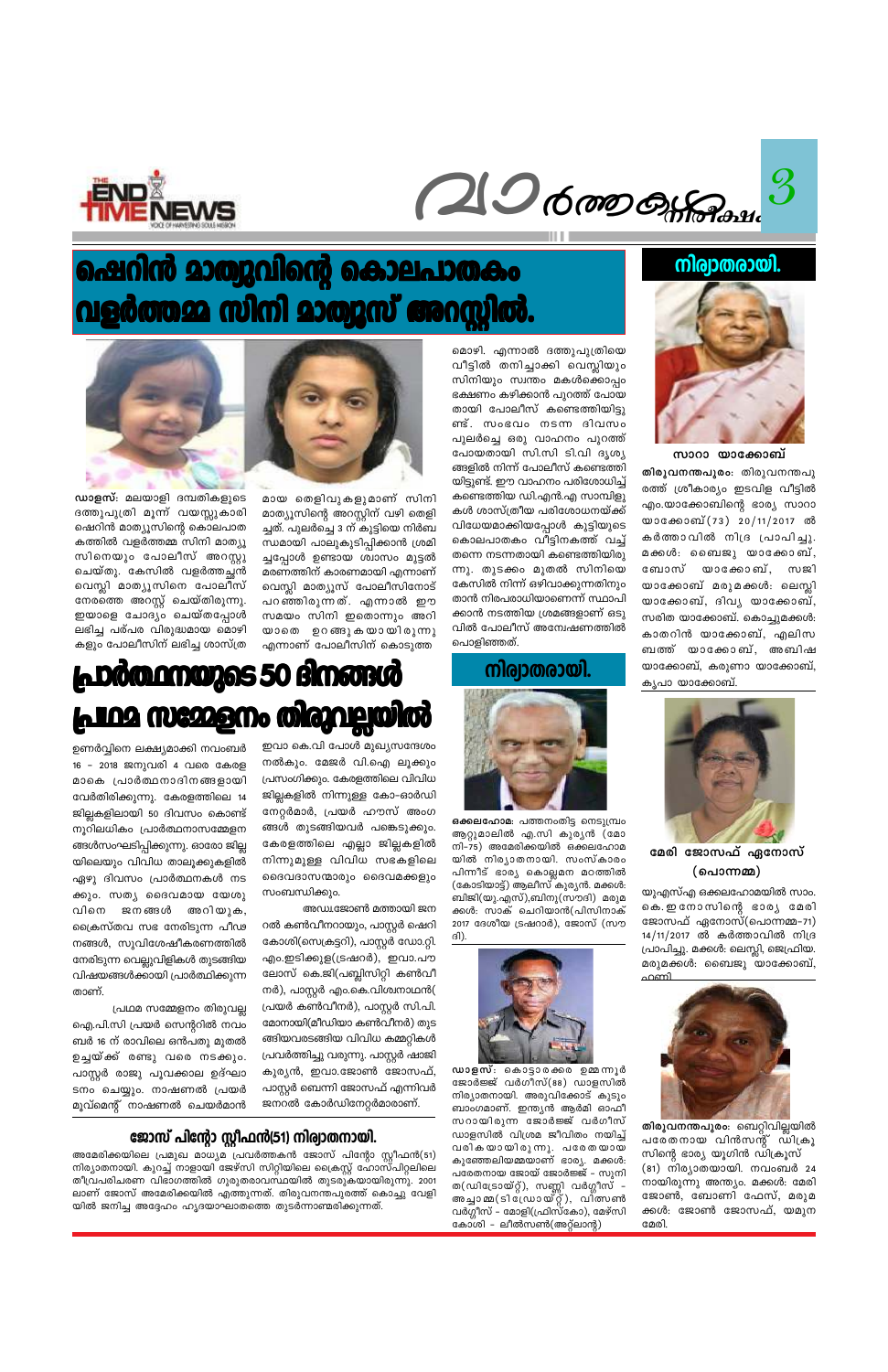

കാണുമ്പോൾ അവന് ഭക്തിയല്ല പിന്നെയോ വിദ്വേ ഷമനോഭാവമാണ് ഉണ്ടാകുന്നത്. യഹോവ ഭക്തൻമാരുടെ സ്വസ്തതയും സമാധാനവും

വിഭിന്നമാണ്. അത്യുന്നതന്റെ പ്രവർത്തികളെ

പ്രഭയുള്ള മിന്നൽ പിണരുക ളൊന്നും ഈ മഹാദുഷ്ടന്റെ മനോമണ്ഡലത്തിലൂടെ ഇതേവരെ ചിറകടിച്ചു പറന്നിട്ടില്ല. സഹായ ത്തിനുള്ള കൃപ ലഭി ക്കേണ്ടതിനായി നാം കണ്ണുകൾ ഉന്നങ്ങളിലേക്ക് ഉയർത്തുന്നതു പോലെ സാത്താന്റെ കണ്ണുകളും അത് പതിയുന്ന സ്ഥാനങ്ങളും അതിന്റെ പിന്നിലുള്ള ഉദ്ദേശ്യങ്ങളും എല്ലാം തികച്ചും

അന്തരംഗത്തിൽ ഇല്ല. ഉജ്ജ്വല

ദൃഷ്ടികളോട് കാണുന്നില്ല. യഹോവയുടെ അഭിഷി ക്തന്മാരേയും വ്രതന്മാരേയും കാണുമ്പോൾ സാത്താൻ തന്റെ ഉള്ളത്തിൽ ഇപ്രകാരം മന്ത്രിക്കു ന്നുണ്ടായിരിക്കും അത്യുന്ന തന്റെ നിയമനിർമ്മാണ സഭയിലും ജനപ്രതിനിധി സഭയിലും ഒരു

പ്രഭുവായി പരിലസിച്ചിരുന്ന

<u> മഞ്ഞപിത്തം ഉള്ളവൻ നോക്കിയാൽ എല്ലാം മഞ്ഞിച്ചി</u>

രിക്കും എന്നൊരു ചൊല്ല് മലയാളത്തിലുണ്ട്. ഇതു

പോലെ മഹാവഞ്ചകനായ സാത്താൻ ഈ ലോകത്തി

ലുള്ള ആരെടും തന്നെ നല്ല ദൃഷ്ടികളോട് കാണുന്നില്ല.

എന്നൊരു ചൊല്ല് മലയാളത്തിലു ണ്ട്. ഇതു പോലെ മഹാവഞ്ചക നായ സാത്താൻ ഈ ലോകത്തി ലുള്ള ആരെടും തന്നെ നല്ല

നിൽക്കുവാൻ കഴിയാത്ത ദൈവ ത്തിന്റെ മുമ്പിൽ ഇവർക്ക് എങ്ങനെ നിവർന്ന് നിൽക്കുവാൻ കഴിയും? ഇവരിൽ ഈ കൃപ പക രുവാൻ എന്താണ് കാരണം നവ രത്നങ്ങളാൽ നിർമ്മിക്കപ്പെട്ടവനാ യിരുന്ന ഞാൻ തൽ സ്ഥാനത്ത് നിൽക്കുവാൻ കഴിയാതെ വീണ് തകർന്ന് പോയി. പൊൻ പാത്രം വീണുതകർന്ന ഃസ്ഥാനത്ത് ഈ മൺപാത്രങ്ങൾ എങ്ങനെ പിടിച്ചു നിൽക്കുന്നു? പരിശോധനകളും

കഴിയും? എനിക്ക് നിവർന്ന്



### പാസ്റ്റർ കെ.ജോയി





Beloureau

നടക്കേണ്ടുന്ന വഴി നിനക്ക് കാണിച്ചു തരും . എന്ന പ്രസ്താ വനയിലും എന്ന പദ ത്തിന്റെ അർത്ഥമാണ് പ്രകടമാകു ന്നത്. എന്നാൽ ദുഷ്ടനായ സാത്താൻ ദൈവജനത്തിന്മേൽ ദൃഷ്ടി പതിപ്പിക്കുന്നത് അവരെ വല്ല വിധേനയും നശിപ്പിക്കുവാനാ ണ്. സാത്താന് വല്ല ഔദാര്യ മനോഭാവവും ഉണ്ടെങ്കിൽ അത് തന്നോടുതന്നെയാണ്. മറ്റുള്ള വരെ ദ്രോഹിക്കുവാനുള്ള ചിന്ത യല്ലാതെ മറ്റൊന്നും അവന്റെ

ഐശ്യര്യവും കാണുമ്പോൾ അവൻ പൂർവ്വാധികം അസൂയാലു വായി മാറുന്നു. സ്വഭാവത്തിൽ ചതിയനും രാജ്യ ദ്രോഹിയുമായ ഒരുവൻ നല്ല മനുഷ്യരുടെ സൽസ്വഭാങ്ങൾ കാണുമ്പോൾ സ്വന്തം ജീവിതത്തിലെ ദുഷ്ട തയും ഹീനതയും വിട്ടു മാറു വാൻ താല്പര്യപ്പെടാതെ കൂടു തൽ വഷളായിത്തീരുന്നതായി ട്ടാണ് കണ്ടു വരുന്നത്. മഞ്ഞ പ്പിത്തം ഉള്ളവൻ നോക്കിയാൽ എല്ലാം മഞ്ഞിച്ചിരിക്കും

ഞാൻ എന്റെ മുൻകാല പദവിക ളെല്ലാം നഷ്ടപ്പെട്ടവനായി ഇന്നത്തെ സ്ഥിതിയിൽ എത്തിയി രിക്കുന്നു. ഞാൻ എത്ര കണ്ട് പരി ശ്രമിച്ചാലും എനിക്ക് പൂർവ്വകാല സ്ഥിതിയിലേക്കു ഇനിയും പറന്നു യരുവാൻ കഴിയുന്നതല്ല. അധോ ലോകത്തിലെ ചക്രവർത്തിയായി വാഴുന്നതാണ് ഇനിയും എനിക്ക് നല്ലത്. എനിക്കു തിരിച്ചു പോകു വാൻ കഴിയാത്ത ആ സാമ്രാജ്യ ത്തിലേക്ക് മനുഷ്യരായ ഇക്കൂ ട്ടർക്ക് എങ്ങനെ എത്തുവാൻ

പ്രതികൂലങ്ങളും പീഡനങ്ങളും ദാരിദ്രൃവും എല്ലാം സഹിക്കേണ്ടി വന്നിട്ടും ഇക്കൂട്ടർ ദൈവസന്നി ധിയിൽ വിശ്വസ്തതയോടെ നില നിൽപ്പാൻ കാരണമെന്ത്? ഇവരെ വഴിതെറ്റിക്കുവാൻ എങ്ങനെ കഴിയും? ഈ വിധത്തിലുള്ള ദ്രോഹചിന്തകളാണ് സാത്താന്റെ അന്തരംഗത്തിലുള്ളത് എന്ന് നാം മനസ്സിലാക്കണം.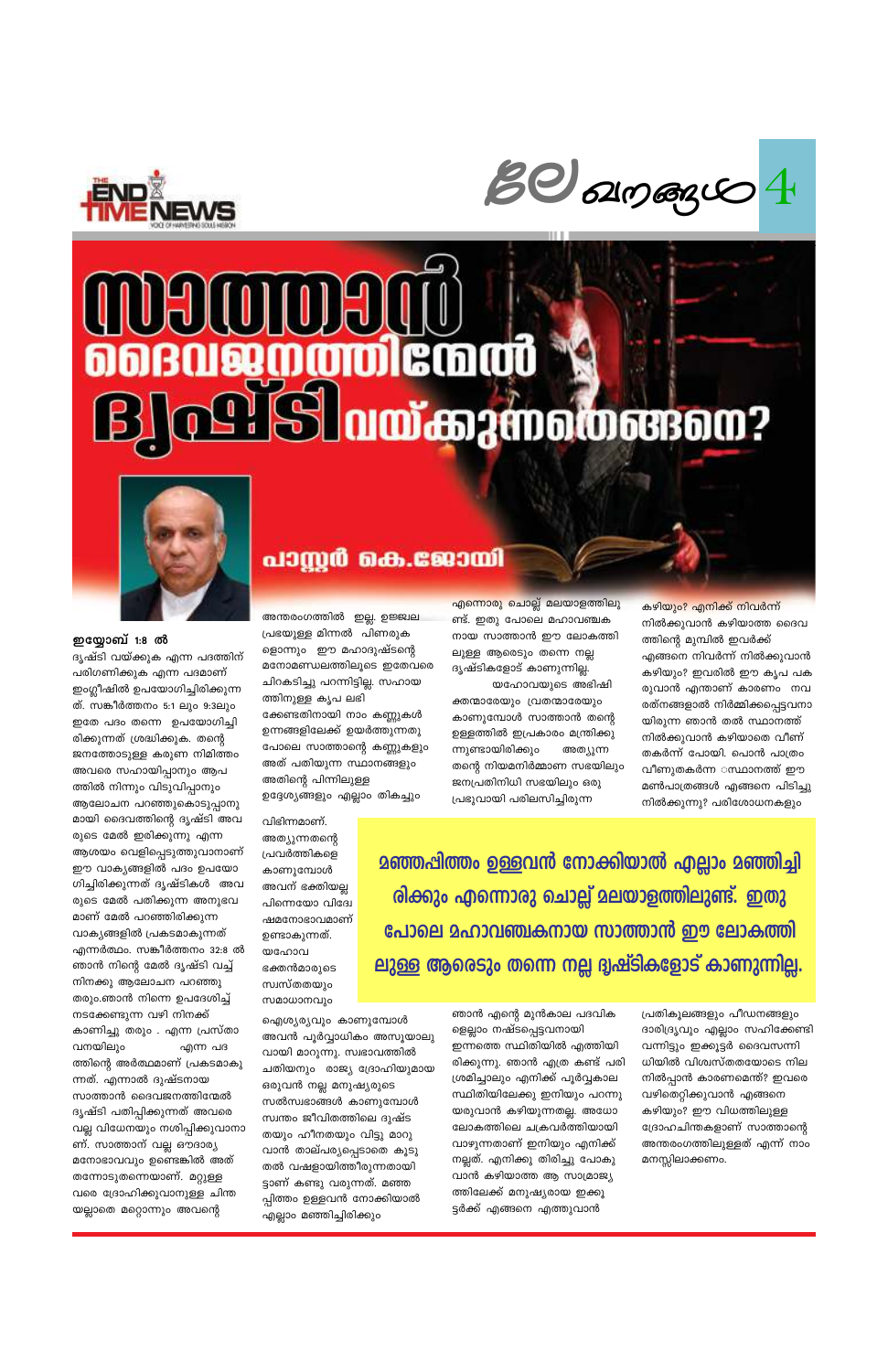

 $2$  olossas)

# 

എന്ന മനുഷ്യന്റെ മോഹം വെറും ഒരു വ്യാമോഹം മാത്രമാണ്.

മനു ഷ്യന്റെ ജീവിതം അവന് സ്വന്തമാണോ? ഒരിക്കലുമ ല്ല, അവന്റെ ജീവിതം സൃഷ്ടാവായ ദൈവത്തിന് മാത്രം സ്വന്തം. ദൈവം ഓരോ പ്രത്യേകനിയോഗത്തോടെ ഓരോ, ജീവിതത്തെ പറ്റിയും ദൈവ ത്തിന് വലിയ പദ്ധതികൾ ഉണ്ട്. പക്ഷേ ആ ദൈവ നിയോഗം തിരി ച്ച റി യാത്തത് കൊണ്ടാണ് പലർക്കും ജീവിതത്തിൽ തൃപ്തി ഇല്ലാത്തത്. ദൈവം നൽകിയ ജീവി തത്തിൽ തൃപ്തി ഇല്ലാത്തത് കൊണ്ടാണ് ദൈവം നൽകിയ അതി രുകൾ ഭേദിച്ച് മനുഷ്യൻ മറ്റു പലരും ആവാൻ ശ്രമിക്കുന്നത്. പ്രകൃതിയി ലേക്ക് നോക്കൂ..... ഒരു പനിനീർ പൂവ് ദൈവം നൽകിയ ജന്മത്തിൽ പൂർണ്ണമായും സംതൃപ്തയാണ്. അതൊരിക്കലും ഒരു മുല്ല പൂവാ കാൻ ശ്രമിക്കാറില്ല. അകലെ ആകാ ശത്തിൽ വെട്ടി തിളങ്ങുന്ന നക്ഷത്ര ങ്ങളോട് ആരാധന തോന്നി, ഒരി ക്കലും അതൊരു നക്ഷത്രമായി മാറാനുള്ള പാഴ്ശ്രമം നടത്താറില്ല. നീല ജലാശയത്തിൽ വിരിയുന്ന താമര പൂവിന്റെ വിടർന്ന നീർ മിഴി കളോട് അസൂയ തോന്നി. അതൊരു താമരയായി മാറാൻ ശ്രമിച്ചാൽ അതിന്റെ ജീവിതം വെറും പരാജ യമായിരിക്കും. ഒരു പനിനീർ പൂവാ യിരിക്കുമ്പോൾ മാത്രമാണ്. ഞെട്ടറ്റ് നിലം പതിക്കും വരെ, ദൈവം നിർമ്മിച്ച അതിരുകൾ അത് മാറ്റു ന്നില്ല.

തേടി പോവുന്ന ഭർത്താവ് അത് പോലെ ഭാര്യയും ഭർത്താവിന് കീഴ ടങ്ങിയിരിക്കാൻ മനസ്സില്ലാതെ, അടുത്ത ഭർത്താവിനെ തേടി പോവുന്നു. അതിന്റെ ഫലമായി അച്ഛനും അമ്മയും കുഞ്ഞുങ്ങളും ചേർന്ന ദൈവ കല്പിതമായ കുടും ബങ്ങൾക്ക് പകരം പല സ്റ്റെപ് ഫാദർമാരും, സ്റ്റെപ് മദർമാരും ചേർന്ന് ഏച്ച് വെച്ച് തുന്നികൂട്ടിയ ചീട്ടുകൊട്ടാരങ്ങൾ പോലെയുള്ള ആധുനിക കുടുംബങ്ങൾ പല പ്പോഴും അസ്വസ്ഥതയുടെയും, അധാർമ്മികതയുടെയും ഈറ്റില്ല മായി മാറുന്നു. ശരിയായ മാർഗ നിർദ്ദേശം നൽകാൻ ആരുമില്ലാതെ കുഞ്ഞുങ്ങൾ അനാഥരെപ്പോലെ വളരുന്നു. ദൈവകല്പനകൾ അന്യം നിന്നു പോവുന്നു. പിഞ്ചു കുഞ്ഞു ങ്ങൾ വരെ പീഡിപ്പിക്കപ്പെടുന്നു. കുടുംബം എന്ന സാമ്രാജ്യം തക രുന്നു. തകരുന്ന ഇത്തരം കുടുംബ ബന്ധങ്ങൾ സമൂഹത്തിന്റെ, രാഷ്ട്ര ത്തിന്റെ ഭദ്രതയെ തകിടം മറിയ്ക്കു

നോമി ജോസഫ്.

ഓരോ ജന്മവും ദൈവ

കുഞ്ഞാറ്റ കിളികൾ പ്രകൃതിയി ലാകെ എന്തൊരു ചാരുത…? ഓരോ ദിവസവും അവിടെ വർണ ങ്ങളുടെയും ഖനികളുടെയും ഉത്സ വമാണ്...! മനുഷ്യ ജന്മത്തിൽ മാത്രം എന്താണാവോ ഇത്രയും അസ്വസ്ഥത...? മനുഷ്യന് മാത്രം എന്തേ ഇത്രയും കൺഫ്യൂഷൻ?

പ്രകൃതിയും, ജീവജാല ങ്ങളും ദൈവം നൽകിയ കൽപ്പന കൾ അനുസരിക്കുന്നു. ഒരിക്കലെ ങ്കിലും , ഇന്ന് കിഴക്കുദിക്കുന്നതിന് പകരം പടിഞ്ഞാറുദിക്കണം എന്ന് സൂര്യന് തോന്നിയിരുന്നെങ്കിലോ? തങ്ങളുടെ ഭ്രമണ പഥത്തിൽ നിന്നും മാറി സഞ്ചരിക്കാൻ ഗ്രഹങ്ങൾക്ക് തോന്നിയിരുന്നെങ്കിലോ? എങ്കിൽ , ഈ ഭൂമിയിൽ മനുഷ്യവാസം അസാ ദ്ധ്യമാവുമായിരുന്നു. സമുദ്രം ദൈവം നൽകിയ അതിരുകൾ ഭേദിച്ച് കവിഞ്ഞൊഴുകിയിരുന്നെ ങ്കിൽ ഈ ഭൂമി മുഴുവനും ഒരു മഹാ പ്രളയമായി മാറിയേനെ..! പ്രകൃതി യിൽ പൂക്കളും, ചെടികളും, പക്ഷി കളും,മൃഗങ്ങളും, സൂര്യനും, ചന്ദ്ര നും, ന ക്ഷ ത്ര ങ്ങളും നിയോഗം തിരിച്ചറിയുന്നു. ദൈവം വച്ച അതിരുകൾ സൂക്ഷിക്കുന്നു. അത് കൊണ്ട് പ്രകൃതിയിൽ എന്നും ഒരു സന്തുലിതാവസ്ഥയുണ്ട്.....മനു ഷ്യന്റെ സ്വാർത്ഥതയുടെ കരങ്ങ ളാണ് പലപ്പോഴും ഈ സന്തുലിതാ വസ്ഥ നശിപ്പിക്കുന്നത് എന്നു മാത്രം.

**കു**റച്ച് നാൾ മുൻപ് എന്റെ ഒരു പേഷ്യന്റ് വിളിച്ചു. പതി വിനു വിപരീതമായി അയാളുടെ സ്വരത്തിൽ എന്തെന്നില്ലാത്ത സന്തോഷം....! ഒരിക്കലും അയാൾ ഇത്രയും സന്തോഷത്തോടെ സംസാരിച്ചുകേട്ടിട്ടില്ല. അയാളുടെ പതിവു സംസാരത്തിൽ എപ്പോഴും കോപവും, നിരാശയും മാത്രമേയു ള്ളൂ....ഇന്നെന്താണോ സ്വരത്തിലി ത്രയും സന്തോഷം? വല്ല ലോട്ട റിയും അടിച്ചോ?

ഏയ് അതൊന്നുമല്ല, എന്റെ കൊച്ചു മകളുടെ വിവാഹമായിരുന്നു ഇന്ന് കൺഗ്രാജുലേഷൻ എന്നിട്ടവരെ വിടെ?

ഇവിടെ എന്റെ കൂട്ടത്തിൽ തന്നെ യുണ്ട്.

എന്താണ് കൊച്ചുമകളുടെ ഭർത്താ വിന്റെ പേര് ?

ക്രിസ്റ്റീന.......

ക്രിസ്റ്റീനയോ, അതൊരു പെൺകു ട്ടിയുടെ പേരല്ലേ?

അതെ, പെൺകുട്ടി തന്നെയാണ് അവളെ കല്യാണം കഴിച്ചത്.

ആഹാ....അപ്പോൾ രണ്ടു പെൺകു ട്ടികൾ ചേർന്നായിരുന്നു കല്യാണം? മനസ്സിലെ സന്തോഷം പെട്ടെന്ന് നിലച്ചതുപോലെതോന്നി.....ഒന്നും മിണ്ടാനാവാതെ കുറച്ച് സമയം ഫോൺ കയ്യിൽ പിടിച്ചു അറിയാതെ ഇരുന്നു പോയി…..അയാൾ മൂന്നോ നാലോ വിവാഹങ്ങൾ കഴിച്ചു...കു റച്ച് നാൾ ഒരു ഭാര്യയോടൊപ്പം കഴി യുമ്പോൾ ഇവൾ അത്ര പോര എന്ന് തോന്നും, അപ്പോൾ അടുത്ത ആളിനെ തേടി പോവും. ഭാര്യമാരും മോശ മാവരു തല്ലോ.... അ വരും അടുത്ത ഭർത്താവിനെ തേടി പോയി...എല്ലാവരോടും കോപിക്കു ന്നത് കാരണം ആരും അയാളോ നിൽക്കാതെയായി. ടൊപ്പം അങ്ങനെ ഒടുവിൽ ആരുമില്ലാതെ ഒറ്റയ്ക്ക് കഴിയുകയായിരുന്നു അദ്ദേ ഹം. കൂട്ടിന് ആകെ ഉണ്ടായിരുന്നത് ഒരേ ഒരു കൊച്ചുമകൾ മാത്രം. ആ കൊച്ചുമകളുടെ വിവാഹം കഴിഞ്ഞ തിന്റെ സന്തോഷമാണയാൾക്ക്. ആ സന്തോഷം കണ്ടിട്ട് അയാളോ ടൊപ്പം സന്തോഷിക്കണെമെന്ന് ഉണ്ടെങ്കിലും കഴിയുന്നില്ല. ഈ നില യിൽ പോയാൽ ഇനി വരുന്നൊരു തലമുറയ്ക്ക് ഇവിടെ വാസം സാദ്ധ്യമോ എന്ന പ്രകൃതി സ്നേഹി കളുടെ ഗാനം ഇനി ഒരു തലമുറ തന്നെ ഇവിടെ സാദ്ധ്യമോ എന്ന് തിരുത്തേണ്ടി വരും.ജനാലക്കരികി ലൂടെ പുറത്തേയ്ക്ക് നോക്കി റോസും, ഹിബിസ്കസും,ക്രെപ് മിർറ്റിലും, ഹണി സക്കിളും വിരിഞ്ഞു നിൽക്കുന്ന മനോഹര മായ ഉദ്യാനം. പ്രഭാത സൂര്യന്റെ പൊൻകിരണങ്ങൾ പൂവിതളുകളിൽ മാരിവിൽ വർണ്ണങ്ങൾ ചാർത്തുന്നു. ചുറ്റും പാറി നടക്കുന്ന ചിത്രശലഭ ങ്ങളും, പൂത്തുമ്പികളും അടു ത്തുള്ള മരത്തിലെ ചില്ലയിൽ ചാഞ്ചാടി കളിക്കുന്ന ചുവന്ന

എന്നാൽ മനുഷ്യനോ? സ്ത്രീയ്ക്ക് ദൈവീകമായി



നിയോഗം ആണ്. കാലവും സ്ഥലവും സമയവും മാതാപിതാക്ക ളെയും ജനനത്തീയതിയും എല്ലാം മുൻകൂട്ടി തീരുമാനിച്ചാണ് ദൈവം മനുഷ്യനെ ഭൂമിയിലേക്ക് അയക്കു ന്നത്. എവിടെ, എങ്ങനെ ആരുടെ മകനായി ജനിക്കണം എന്ന് പോലും മനുഷ്യൻ തീരുമാനിക്കുന്നതല്ല, ദൈവത്താൽ തീരുമാനിക്കപ്പെടുന്ന താണ്. ഈ ജീവിതം എനിക്ക് സ്വന്തം, അതുകൊണ്ട് എനിക്കിഷ്ടം വരുന്ന പോലെ ജീവിക്കാം.....എ ന്നാണ് പലരും ചിന്തിക്കുന്നത്. ഐ ആം ദി മാസ്റ്റർ ഓഫ് മൈ ഫേറ്റ്,

ക്യാപ്റ്റൻ ഓഫ് മൈ സോൾ ......

ന്നു.

#### എന്നാൽ മനുഷ്യനോ?

ക്രിസ്തു സഭയെ സ്നേഹി ച്ചത് പോലെ ഭാര്യയെ സ്നേഹി ക്കണം എന്ന കൽപ്പന മറന്നു മരണം വരെ വേർപിരിയില്ല എന്നു ദൈവ മുമ്പാകെ ചെയ്ത സത്യപ്ര തിജ്ഞ മറന്നു, അടുത്ത ഭാര്യയെ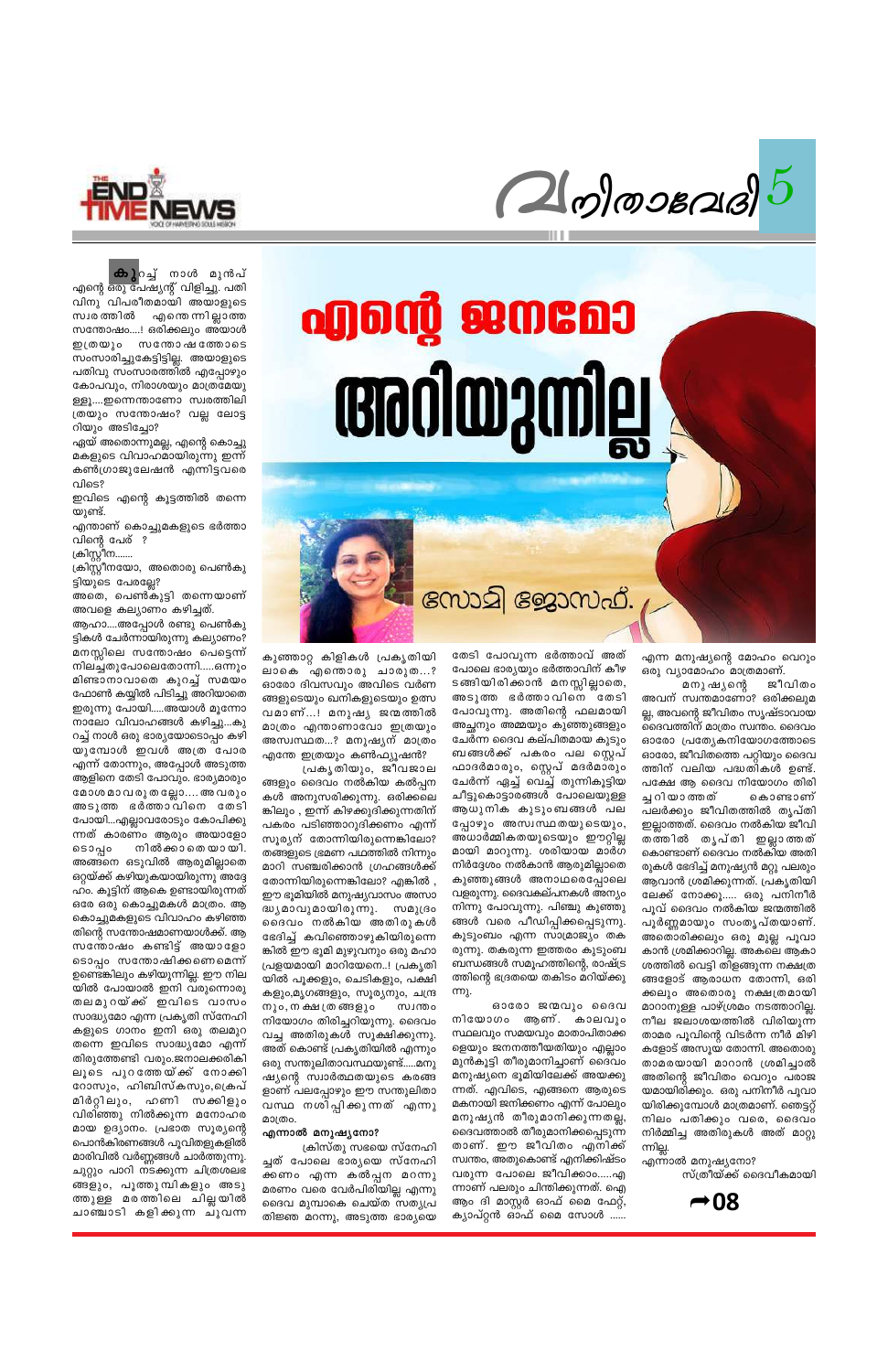





ഷൈജു തോമസ് ഞാറയ്ക്കൽ.

#### $\boldsymbol{Q}$ നുഷ്യന്റെ ജ്ഞാനതൃ

ഷ്ണയ്ക്കും ചോദനകൾക്കും പരിധിയില്ലാതായി മാറികൊണ്ടിരി ക്കുകയാണ്. ഇതുവരെ നാം പിൻതുടർന്ന് വന്നതെല്ലാം അന്യ മായി മാറി നിലവിലുള്ള ലോകവ്യ വസ്ഥിതികൾക്കെല്ലാം മാറ്റം വരുത്തി പുതിയ ഒന്നിലേക്ക് ചുവട് വയ്ക്കാനുള്ള ഒരുക്കത്തി ലാണ് ഇന്നത്തെ ലോകം. ഇത് എതിർക്രിസ്തുവിന്റ ആഗോള ഭര ണത്തിനുള്ള മുന്നൊരുക്കമാണ് എന്ന് നാം മനസ്സിലാക്കണം. എതിർക്രിസ്തുവിന്റെ ആഗമനം ഏറ്റവും സമീപമായിരിക്കുന്നു എന്നതാണ് മാറുന്ന വ്യവസ്ഥിതി യിലൂടെയുള്ള ലോകചരിത്രം നമ്മെ ത്വരിതപ്പെടുത്തുന്നത്. ലോകത്തെ ആഗോള ഗ്രാമം ആക്കി മാറ്റി, ഏകലോക ഭരണ സമ്പ്രദായത്തിലേക്ക് മാറ്റുവാ നുള്ള വ്യഗ്രതയിലാണ് ലോക ത്തിലെ സാമ്പത്തിക വിജക്ഷക ന്മാരും ശാസ്ത്രജ്ഞരും. വിശുദ്ധ വേദപുസ്തകത്തിൽ പ്രവാചകവ ര്യന്മാരിലൂടെ ദൈവം അരുളി ചെയ്തതെല്ലാം നിറവേറികൊണ്ടി രിക്കുന്നു. വിശുദ്ധവേദപുസ്തകം ഒരു പ്രവചന ഗ്രന്ഥം കൂടിയാണ്. ഇതിലെ നിവൃത്തീകരിക്കപ്പെട്ട പ്രവചനങ്ങളെല്ലാം ഇന്ന് ചരിത്ര ത്തിന്റെ താളുകളായി മാറി. അതു പോലെ തന്നെ സമീപഭാവിയിൽ ലോകത്തിൽ എന്താണ് സംഭവി ക്കാൻ പോകുന്നതെന്ന് മനസ്സിലാ ക്കുവാൻ വേദപുസ്തക പ്രവചന ങ്ങളിൽ ഒളിഞ്ഞു കിടക്കുന്ന ശാസ്ത്രീയ സതൃങ്ങളെ അപഗ്ര ഥിച്ച് പഠിക്കുക മാത്രം ചെയ്താൽ ലോകത്തിന്റെ അന്ത്യ ത്തെക്കുറിച്ചും, അന്ത്യകാല സംഭ വങ്ങളെക്കുറിച്ചും സുവ്യക്തമായി

**cywid (clwwerdioù)** സാമ്രാജ്വത്തിനായി ലോകവ്യവസ്ഥിതികൾ മാറുന്നു.

വേദപുസ്തക പ്രവചനങ്ങൾ നമ്മെ ഓർമ്മപ്പെടുത്തുന്നു. അതിന്റെ പ്രഥമമായ പടിയായി രുന്നു സോഫിയ എന്ന യന്ത്രമനു ഷ്യന് സൗദി പൗരത്വം നൽകി കൊടുത്തത്. സൗദിയിൽ നടന്ന ഫ്യൂച്ചർ ഇൻവെസ്റ്റമെന്റ് ഇനി ഷ്യേറ്റീവ് കോൺഫ്രൻസിൽ വച്ചാണ് സോഫിയയ്ക്ക് പൗരത്വം നൽകിയത്. ഹാൻസൺ റോബോ ട്ടിക്സാണ് സോഫിയയുടെ നിർമ്മാതാക്കൾ. ഇതാദ്യമായാണ് ഒരു രാജ്യം റോബോട്ടിന് പൗരത്വം നൽകുന്നത്. അപൂർവ്വ മായ ഈ അംഗീകാരത്തിൽ താൻ ഏറെ അഭിമാനിക്കുന്നു വെന്നും പൗരത്വം ലഭിക്കുന്ന ആദ്യ റോബോട്ട് ചരിത്രപരമാ ണെന്നും സോഫിയ പ്രതികരിച്ചു. ജനങ്ങളോടൊത്ത് ഇടപഴകി അവ രിലൊരാലായി തീരണമെന്ന മോഹവും സോഫിയ പങ്കുവച്ചു. മനുഷ്യർക്ക് നല്ല രീതിയിലുള്ള ജീവിതം നയിക്കുന്നതിനാവശ്യ മായ കാര്യങ്ങൾക്ക് വേണ്ടി തന്റെ നിർമ്മിത ബുദ്ധി ഉപയോഗിക്കു മെന്നും ഈ ലോകത്തെ മികച്ച ഒരിടമാക്കി മാറ്റാൻ തന്നെകൊണ്ട് സാധിക്കും വിധം പരിശ്രമിക്കു മെന്നും സോഫിയ എന്നമനുഷ്യ നിർമ്മിത റോബോർട്ട് പറഞ്ഞു. കൃത്രിമബുദ്ധി (ആർട്ടിഫിഷ്യൽ ഇന്റലിജൻസ്) സാങ്കേതിക വിദ്യ അടിസ്ഥാനമാക്കി നിർമ്മിച്ച യന്ത്ര മനുഷ്യനാണ് സോഫിയ. സംസാ രിക്കുവാനും വികാരങ്ങൾ പ്രകടി പ്പിക്കുവാനും കഴിവുള്ള ഹ്യൂമ

നോയിഡ് റോബോർട്ടാണ് ഇത്. ഹാൻസൺ റോബോട്ടിക്സാണ് സോഫിയയുടെ നിർമ്മാതാക്കൾ. 2015 ഏപ്രിൽ 15 നാണ് സോഫിയ പ്രവർത്തനക്ഷമമായത്. പ്രശസ്ത നടി ഓഡി ഹെപ്ബേണിനെ മാത്യകയാക്കിയാണ് സോഫിയ യെ രൂപകൽപ്പന ചെയ്തത്. നിർമ്മാതാക്കളുടെ അറിയിപ്പനുസ രിച്ച് സോഫിയയ്ക്ക് കൃത്രിമ ബുദ്ധിയുണ്ട് വിവര വിശകലന ത്തിനും മുഖഭാവം തിരിച്ചറിയുന്ന തിനുമുള്ള കഴിവുമുണ്ട്. മനുഷ്യ രുടെ അംഗചേഷ്ടകൾ അനുകരി ക്കാനും ചോദ്യങ്ങൾക്ക് മറുപടി നൽകാനും സാധിക്കുന്നു. ഇതാണ് സോഫിയ എന്ന യന്ത്രമ നുഷ്യന്റെ പ്രത്യേകത.

653

മനുഷ്യരെ അവരുടെ പ്രവർത്തികളിൽ സഹായിക്കു വാൻ നിർമ്മിക്കുന്നതാണ് യന്ത്രമ നുഷ്യൻ അഥവാ റോബോർട്ട്.

സ്വന്തമായോ നിർദ്ദേശങ്ങൾ അനുസരിച്ചോ പ്രവർത്തികൾ ചെയ്യാൻ കഴിവുള്ള ഒരു ഇലക്ട്രോ മെക്കാനിക്കൽ ഉപകര ണമാണ്. കമ്പ്യൂട്ടർ അല്ലെങ്കിൽ ഇലക്ട്രോണിക് പ്രോഗ്രാമിംഗ് ആണ് റോബോട്ടുകളെ നിയന്ത്രി ക്കുന്നത്. പൂർണ്ണമായോ ഭാഗിക മായോബാഹ്യനിയന്ത്രണമില്ലാതെ പ്രവർത്തികൾ ചെയ്യാൻ റോബോ ട്ടുകൾക്ക് സാധിക്കും. റോബോട്ടു കളെക്കുറിച്ച് പഠിക്കുന്ന ശാസ്ത്ര ശാഫയാണ് റോബോട്ടിക്സ്. അമേരിക്കൻ എഴുത്തുകാരനായ ഐസക് അസിമോവാണ് ഈ വാക്ക് ആദ്യംഉപയോഗിച്ചത്. സ്വതന്ത്രമായി ചലിച്ച ആദ്യ റോബോട്ടിന്റെ രൂപം ആമയുടേ താണ്. 1948 ൽ വാൾട്ടൺ ഗ്രേ എന്ന അമേരിക്കകാരനാണ്

 $\rightarrow 07$ 

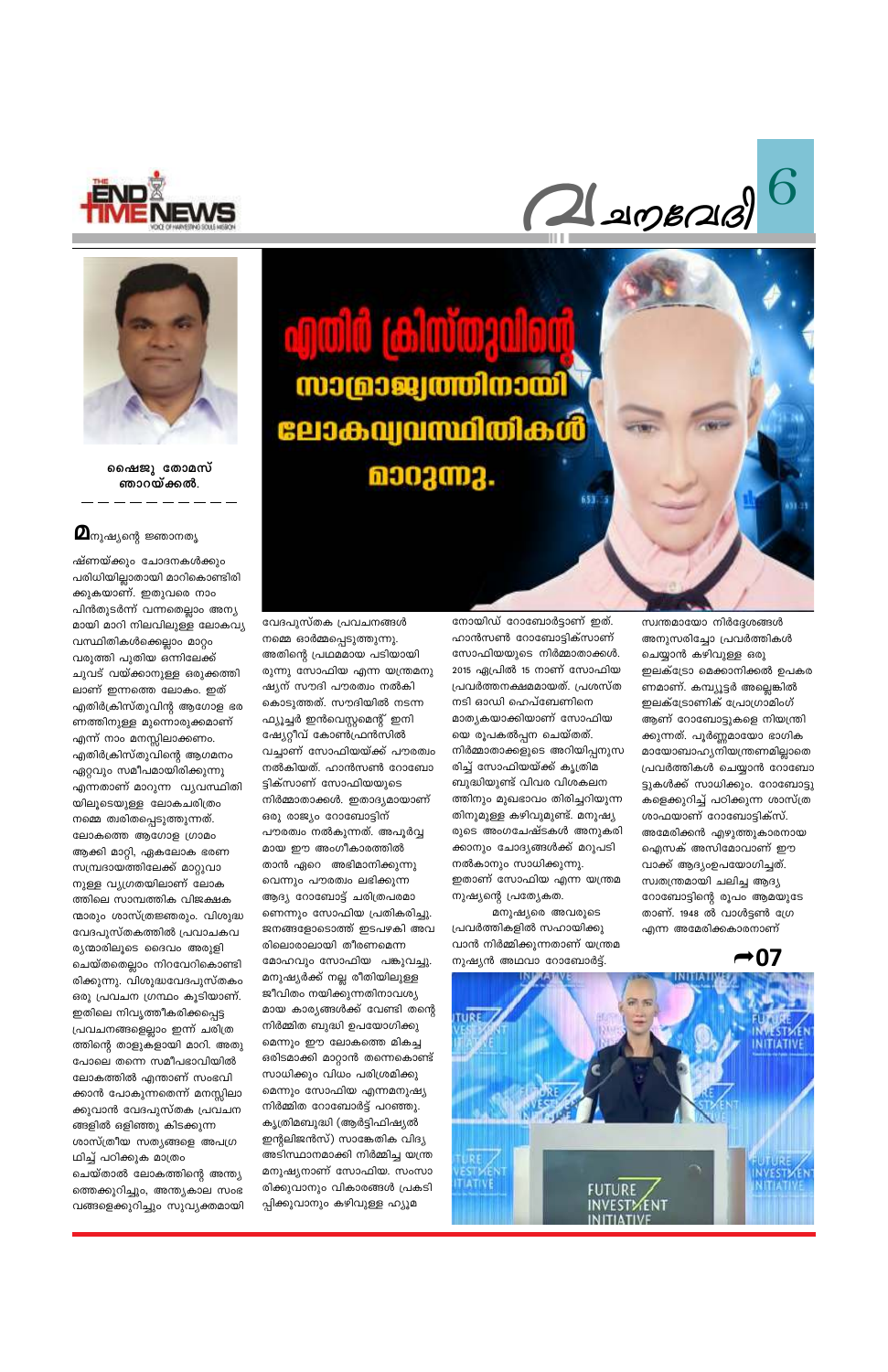കളും സംയുക്തമായി വികസിപ്പി സംസാരിക്കുന്ന ആദ്യ യന്ത്ര മനുഷ്യൻ അല്ല സോഫി. ആദ്യമായി പൗരത്വം ലഭിച്ച റോബോട്ട് എന്ന പദവിയാണ് സോഫിയായ്ക്കുള്ളത്. ബഹിരാ കാശ യാത്രികരുടെ വിരസത ഒഴി വാക്കാൻ ജപ്പാൻ 2013 ഓഗസ്റ്റിൽ വികസിപ്പിച്ച കിറോബോയാണ് ആദ്യമായി സംസാരിക്കുന്ന യന്ത്ര മനുഷ്യൻ. മുഖത്തെ ഭാവങ്ങൾ തിരിച്ചറിഞ്ഞ് സംസാരിക്കുവാൻ കഴിയുന്ന ഈ റോബോട്ടിന് ബഹിരാകാശ യാത്രികരുടെ ഏകാന്തത നീക്കാൻ കഴിയുമെ ന്നാണ്വിലയിരുത്തപ്പെട്ടത്. ജാപ്പ നീസ് ഭാഷയിൽ സംസാരിക്കാ ബഹിരാകാശ യാത്രകളിൽ മനു നാണ് ഇതിനെ പരിശീലിപ്പിച്ചത്. തക്കൻ ജപ്പാനിലെ ടെനഗാഷിമ ദൗത്യമാണ് കിറോബോയ്ക്കുണ്ടാ ബഹിരാകാശ കേന്ദ്രത്തിൽ നിന്ന് യത്. ഇതിന് ഇണയായി മിറാറ്റ 2013 ഓഗസ്റ്റ് 4 –ാം തീയതി ഒരു എന്ന യന്ത്രമനുഷ്യനേയും വിക റോക്കറ്റിൽ കിറോബോ ബഹിരാ സിപ്പിച്ചെടുത്തു. അന്താരാഷ്ട്ര കശത്തേയ്ക്ക് യാത്രതിരിച്ചത്. ബഹിരാകാശ സ്റ്റേഷനിലുള്ള ബഹിരാകാശ സ്റ്റേഷനിലേക്ക് ജാപ്പനീസ് യാത്രികന് കൊയ്ചി വേണ്ട ഒട്ടനവധി വസ്തുക്കളും വകാചയുമായി കിറാബോ ജാപ്പ ഒപ്പമുണ്ടായിരുന്നു. ആദ്യമായാണ് നീസ് ഭാഷയിൽ ആശയവിനിമയം സംസാരിക്കുന്ന റോബോർട്ട് നടത്തി. ഭൂമിയിലുള്ള എല്ലാ ബഹിരാകാശ സ്റ്റേഷനിലെത്തിയ വർക്കും സുപ്രഭാതം ഞാൻ ത്. അവിടെ കിറോബോയുടെ

റോബോട്ടുകളെ ഉണ്ടാക്കിയത്. മനുഷ്യന്റെ രൂപത്തിൽ നിർമ്മിച്ച റോബോട്ടുകളെ ഹ്യൂമാനോയ്ഡ് എന്നാണ് വിളിക്കുന്നത്.

" യഥാമാതാ തഥാ പുത്രി എന്നുള്ള പഴഞ്ചൊല്ല് നിന്നെക്കു <u>റിച്ച് പറയുന്നു.(യെഹസ്ക്കേൽ</u>

 $-06$ 

pastor shibu thomas oklahoma



മറ്റുള്ളവരെ അനുകരി

ക്കുക മാനുഷിക സഹജമാണ്.

ണപ്രിയരാണ്. പാശ്ചാത്യ

ബഹിരാകാശ യാത്രികൻ

<mark>ഇന്നത്തെ യുവതലമുറ അനുകര</mark>

സംസ്ക്കാരത്തിന്റെ പല നല്ലതി

പ്രധാന കൂട്ടു<mark>കാരൻ ജാപ്പന</mark>ീസ്

കോയിച്ചി വകാത ആയിരുന്നു.

ടൊയോട്ട, ഡെൻസു കമ്പനി

ച്ചതാണ് ഈ യന്ത്രമനുഷ്യൻ.

ഷ്യരെ സഹായിക്കുകയെന്ന

കിറാബോ ബഹിരാകാശത്ത്

ടോക്കിയോ യൂണിവേഴ്സിറ്റിയും

**AI for GOOD**<br>GIOBAL SUMMIT



ള്ളുക: ദൈവത്തെ സ്നേഹിക്കുന്നവ രുടെ മക്കൾ – ദൈവസ്നേഹിക

ത്തിൽ പകർത്തുന്നു. പണസമ്പാദ നത്തിനായി കച്ചവടക്കാരന്റെ താളത്തിനൊത്ത് വേഷം <mark>കെട്ടേണ്ടി വരുന്ന '' ടെലിവിഷൻ</mark> മോഡലുകളെ'' സ്വന്തം ജീവിത ത്തിൽ പകർത്തുമ്പോൾ നാം അധംപതിക്കുകയല്ലേ. അവരുടെ യഥാർത്ഥ ജീവിതമല്ലല്ലോ നാം കാണുന്നത്. മാതാപിതാക്കൾ എത്രയും സൂക്ഷിക്കേണ്ട ഒരു കാലഘട്ടമാണിത്. തങ്ങളെ സസൂക്ഷ്മം വീക്ഷിക്കുന്ന മക്ക ളാണ് ചുറ്റും എന്ന കാര്യം വ്യക്ത മായി ഗ്രഹിക്കേണ്ടിയിരിക്കുന്നു. മാതാപിതാക്കളുടെ സ്വഭാവങ്ങൾ മക്കളിൽ പ്രകടമായ സ്വാധീനം ചെലുത്തുന്നതാണ്. വേദപു സ്തകം പറയുന്നു '' യഥാമാതാ തഥാ പുത്രി " മാതാവിനെപ്പോലെ തന്നെ മക്കളും. താഴെ പറയുന്നവ കുറികൊ

<mark>നെയും മനപൂർവ്വം മറന്നിട്ട്</mark>

കോമാളിത്തരങ്ങളെ ജീവിത

അതിന്റെ പേരിൽ അശ്ലീലത്തിന്റെ

കർത്താവെ ഉത്തമ മാതാ പിതാക്കളായിരിപ്പാൻ ഞങ്ങളെ സഹായിക്കേണമേ.....ആമേൻ. തെറ്റിക്കുകയും വാളാൽ മുറിവേ റ്റിട്ടും ജീവിച്ച മൃഗത്തിന് പ്രതിമ ഉണ്ടാക്കുവാൻ ഭൂവാസികളോട് പറയുകയും ചെയ്യുന്നു. മൃഗ ത്തിന്റെ പ്രതിമ സംസാരിക്കേണ്ട തിനും മൃഗത്തിന്റെ പ്രതിമയെ നമ സ്ക്കരിക്കാത്തവരെ ഒക്കെയും കൊല്ലിക്കേണ്ടതിനും മൃഗത്തിന്റെ പ്രതിമയ്ക്ക് ആത്മാവിനെ കൊടു ക്കുവാൻ അതിനു ബലം ലഭിച്ചു എന്ന് കാണുന്നു. നാം എതിർക്രി സ്തുവിനെ മൃഗം എന്ന് വിളി ക്കുന്നു. അവന്റെ കരങ്ങളാൽ വ്യാപാരങ്ങൾ വർദ്ധിക്കും. എല്ലാ തരത്തിലുമുള്ള ഫാക്ടറികളും വളരെ പ്രവർത്തനോന്മുഖമാകും. ഏകലോക ഗവൺമെന്റും ഏക ലോകനാണയവും നിലവിൽ വന്ന തിനാൽ എല്ലായിടത്തും അഭിവൃ ദ്ധിമാത്രം! നമ്മുടെ പൂർവ്വ പിതാ ന്മാർക്ക് ചെയ്യാൻ കഴിയാതി രുന്ന പലതും എതിർക്രിസ്തു ചെയ്യും. ഇങ്ങനെയൊക്കെ സംഭ വിക്കുന്നതിന് മുന്നോടിയായാണ് ഇന്ന് നടക്കുന്നത്. സംസാരി ക്കുന്ന റോബോട്ടുകൾ പറഞ്ഞ വാക്കുകളും അത് ശരി വയ്ക്കു ന്നു. എങ്കിൽ വേദപുസ്തക പ്രവ ചന നിവൃത്തീകരണം പോലെ ഇത് ലോകത്തിന്റെ അന്ത്യനാളുക ളിലേക്കും യേശുക്രിസ്തുവിന്റെ വരവിനോടും വളരെ വേഗം അടുത്ത് കൊണ്ടിരിക്കുന്നു. നമുക്ക് അതിനായി ഒരുങ്ങാം.

പ്രാർത്ഥന

പുറപ്പെടുവിക്കും.<br>" മക്കളെ ഓർത്ത് ദൈവ ത്തിന് ഹിതകരമായ ജീവിതം നയിക്കാം. തലമുറയുടെ ഭാവി ശോഭനമായി തീരട്ടെ.

ഹിക്കപ്പെട്ടവരാകും. സമാധാനമുണ്ടാക്കുന്നവരുടെ മക്കൾ – സമാധാന പ്രിയരാകും. ദൈവവേല ചെയ്യുന്നവരുടെ മക്കൾ – ദൈവവേലക്കാരാകും. വിശുദ്ധിയിൽ ജീവിക്കുന്നവരുടെ മക്കൾ – വിശുദ്ധമായി ജീവിക്കും. ആത്മാവിൽ നിറഞ്ഞവരുടെ മക്കൾ – ആത്മീയ ഫലങ്ങൾ

കും. ദൈവവേലയ്ക്ക് വേണ്ടി കൊടു ക്കുന്നവരുടെ മക്കൾ – അനുഗ്ര

പ്രാർത്ഥനക്കാരാകും. മറ്റുള്ളവരെ ബഹുമാനിക്കുന്നവ രുടെ മക്കൾ – താഴ്മയുള്ളവരാ

ളാകും ദൈവത്തെ ആരാധിക്കുന്നവരുടെ മക്കൾ - ആരാധനക്കാരാകും. പ്രാർത്ഥിക്കുന്നവരുടെ മക്കൾ –





ത്തെക്കുറിച്ച് തനിക്ക് പ്രതീക്ഷയു ണ്ടെന്ന് കിറാബോ അടുത്തിടെ നടന്ന പ്രദർശനത്തിൽ വ്യക്തമാ ക്കിയിരുന്നു.

ഇതെല്ലാം നമുക്ക് വ്യക്ത മാക്കിത്തരുന്നത് വെളിപ്പാട് പുസ്തകം 13–ാം അദ്ധ്യായത്തിൽ അത് മനുഷ്യർ കാൺകെ ആകാ ശത്ത് നിന്ന് ഭൂമിയിലേക്ക് തീ ഇറ ങ്ങുമാറ് വലിയ അടയാളങ്ങൾ പ്രവർത്തിക്കുകയും മൃഗത്തിന്റെ മുൻപിൽ പ്രവർത്തിക്കുവാൻ തനിക്ക് ബലം കിട്ടിയ അടയാള ങ്ങളെ കൊണ്ട് ഭൂവാസികളെ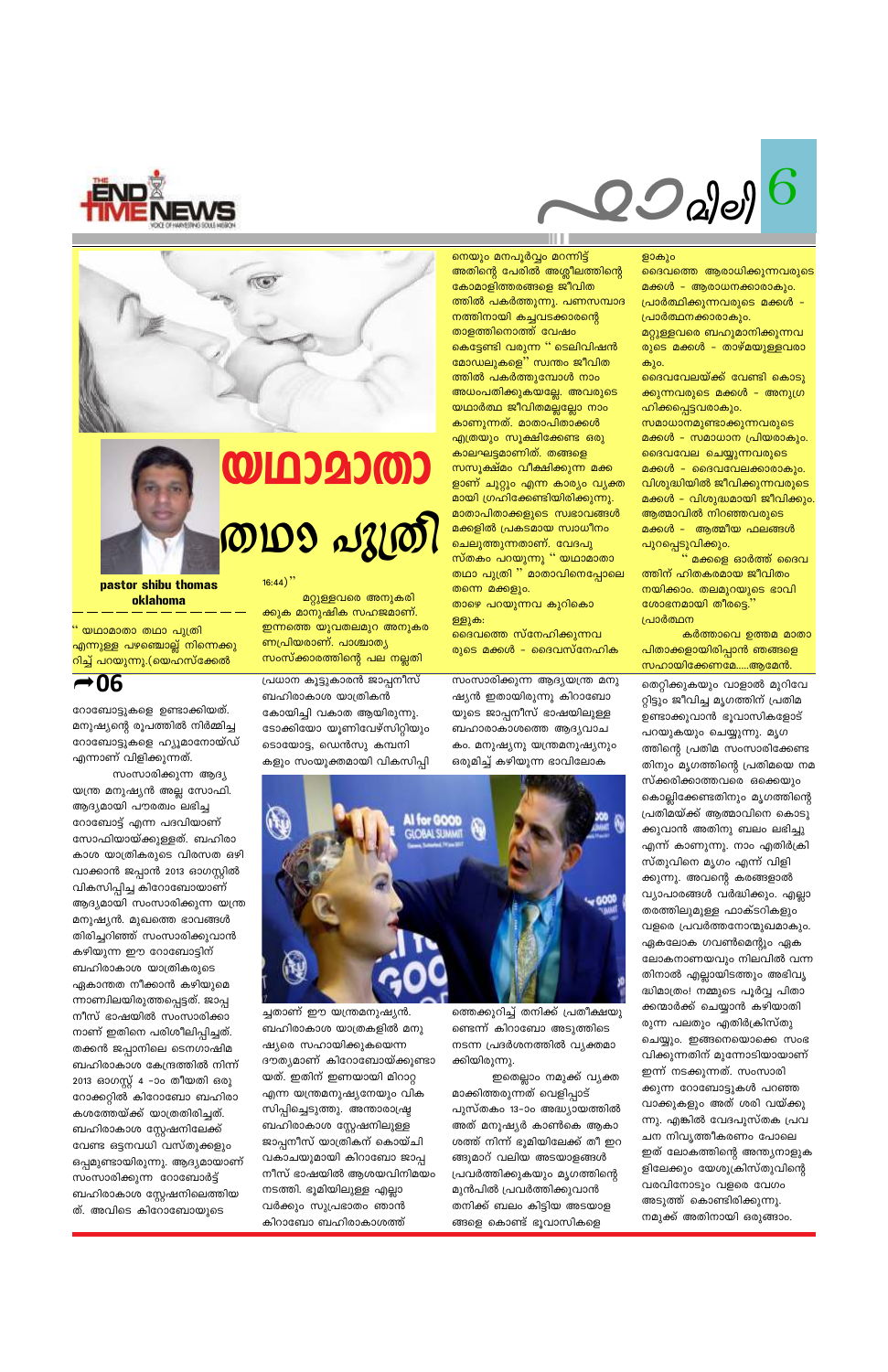$SO$  surgers  $|$ 

ബത്തിൽ ഭാര്യയും, ഭർത്താവും, മാതാപിതാക്കളും, കുഞ്ഞുങ്ങളും വരെ എങ്ങനെ പെരുമാറണം എന്ന് ദൈവവചനെ നിർദ്ദേശങ്ങൾ നൽകുന്നു. അതെ, പോലെ ഒരു സഭയിൽ ഒരു ശുശ്രൂഷകന്റെയും വിശ്വാസികളുടെയും ചുമതലകളെ പ്പറ്റി ദൈവവചനം സംസാരിക്കു ന്നു. സമൂഹത്തിൽ സ്ത്രീകളോടും അഗതികളോടും പീഡിതരോടു മുള്ള പെരുമാറ്റം എങ്ങനെയാവ ണം എന്നും ദൈവവചനത്തിൽ കൃതൃമായ ഉപദേശങ്ങൾ ഉണ്ട്. ചുരുക്കി പറഞ്ഞാൽ കുടുംബത്തി ലെയും , സമൂഹത്തിലെയും അപ സ്വരങ്ങൾക്കും, അസ സ്ഥ ത കൾക്കും കാരണം ഈ ദൈവ കൽപ്പനകൾ അനുസരിക്കാത്തത് തന്നെയല്ലേ?ദൈവം ഓരോ വ്യക്തി കൾക്കും നൽകിയ കൽപ്പനകൾ ഏറ്റെടുക്കുമ്പോൾ സഭ അനുഗ്രഹി ക്കപ്പെടും, സമൂഹം അഭിവൃദ്ധി പ്പെടും കുടുംബം സ്വർഗ്ഗം ആയി മാറും. എല്ലാവരും ദൈവം അവരെ ഏൽപ്പിച്ച ദൗത്യം നിർവ്വഹിക്കു മ്പോൾ ഈ ഭൂമി ഉദ്യാനം പോലെ മനോഹരമായി മാറും.

ക്രിസ് തു ൜ഭയെ സ്നേഹിക്കും പോലെ ഭാര്യയെ സ്നേഹിക്കുന്ന ഭർത്താവ്, സഭ ക്രിസ് തു വി നെ ന്ന തു പോലെ ഭർത്താവിനെ സ്നേഹിക്കുന്ന ഭാര്യ, നിന്നെപ്പോലെ നിന്റെ അയൽക്കാ രനെയും സ്നേഹിക്കുക എന്ന കൽപ്പന പോലെ മറ്റുള്ളവരെ സ്നേഹിക്കുന്ന ഒരു സമൂഹം, സഭ ,കുടുംബം ഒക്കെ എത്ര മനോഹരം ആയിരിക്കും! സ്വർഗസ്ഥനായ പിതാവെ, നിന്റെ ഹിതം സ്വർഗ ത്തിലെ പോലെ ഭൂമിയിലും ആകേ ണമേ എന്ന് പ്രാർത്ഥിക്കുമ്പോൾ , ഇതാണ് ക്രിസ്തു വിഭാവനം ചെയ്യുന്ന ദൈവരാജ്യം....! അത് തന്നെ യാണ് സ്വർഗം....! അതുകൊണ്ട് വില എന്തു കൊടുത്തും ദൈവ കൽപ്പനകൾ അനുസരിക്കാം സ്വർഗം ഭൂമിയിൽ പണിതെടുക്കാം.

രുകളും ദൈവം അവയുടെ ഉള്ളിൽ എഴുതി വെച്ച നിയമങ്ങളും അക്ഷ രംപ്രതി അനുസരിക്കുന്നു എന്നത് മാത്രമാണ് അത്കൊണ്ട് തന്നെ എത്ര സുന്ദരമാണീ പ്രകൃതി. വിവിധ വർണ്ണത്തിലുള്ള പൂവുകൾ വിരിഞ്ഞ് നിൽക്കുന്ന ഉദ്യാനത്തി ലേക്ക് വീണ്ടും കണ്ണുകൾ കടന്ന് ചെല്ലുന്നു. ദൈവം കനിഞ്ഞ് നൽകിയ മധുവും മണവും വർണ്ണവും സ്വന്തം എന്നോർത്ത് അഹങ്കരിക്കാത പ്രകൃതിയ്ക്കും മനുഷ്യനുമായി പങ്ക് വച്ച് ദിവസ ത്തിന്റെ അന്ത്യത്തിൽ സഫലമീ യാത്ര എന്ന് മന്ത്രിക്കുന്ന കുഞ്ഞു പൂവുകൾ ......അതെ ഒരു ദിവസം മാത്രമേ ആയുസുള്ളൂ എങ്കിലും ദൈവ കൽപ്പനകൾ പൂർണ്ണമായും അനുസരിച്ച ചാരിതാർത്ഥ്യത്തോടെ ഞെട്ടറ്റ് താഴേക്ക് വീഴുന്ന പനിനീർ പൂവിതളുകൾ.......ദൈവം എവിടെ നട്ടുവോ, അവിടെ പൂവായി, ഖനി യായി ഒരു തണൽ മരമായി പടർന്നു പന്തലിക്കാൻ നോക്കുക.

ദൈവ കൽപ്പന മറുതലി ക്കുന്ന മനുഷ്യർ ദൂരെ കാണുന്ന ഏതോ നിയോൺ വിളക്കിന്റെ നൈമിഷികമായ വെള്ളി വെളിച്ച ത്തിൽ ആകൃഷ്ടരായി സ്വയം ആത്മഹൂതി ചെയ്യുന്ന ഈയാം പാറ്റകൾക്ക് തുല്യം ആണ്.....! ഓരോ വൃക്തിയിലും ദൈവം അനന്തമായ സാദ്ധ്യതകളുടെ ഒരു വലിയ നിധി ഒളിപ്പിച്ചിരിക്കുന്നു....ആ നിധി തിരിച്ചറിയുക….സ്വയം കണ്ടെ ത്തുക. സ്വന്തം കഴിവുകൾ തിരിച്ച റിയാത്തത് കൊണ്ടാണ് അന്യന്റെ കഴിവിൽ അസൂയ തോന്നുന്നത്. ഓരോ ജന്മവും ഓരോ നിയോഗം ആണ്. മനുഷ്യരും പ്രകൃതിയിലെ മറ്റു ജീവജാലങ്ങളെ പോലെ സ്വയം തിരിച്ചറിയുമ്പോൾ, തങ്ങളുടെ ചുമ തലകൾ ഏറ്റെടുക്കുമ്പോൾ അവര വരുടെ ഭാഗം ഭംഗിയായി ചെയ്യു മ്പോൾ അവിടെ എന്നും സ്വർഗം ആയിരിക്കും. ഓരോ വൃക്തിക ളെയും ഓരോ ചുമതലകൾ ദൈവം ഭരമേല്പ്പിച്ചിരിക്കുന്നു.

ഉദാഹരണമായി ഒരു കുടും

സ്സിലും സംഗ്രഹിച്ച് നിങ്ങളുടെ കൈമേൽ അടയാളമായി കെട്ടു കയും അവ നിങ്ങളുടെ കണ്ണു കൾക്ക് മദ്ധ്യേ പട്ടമായിരിക്കയും വേണം.(ആവർത്തനം 11 :18) ദൈവത്തോടുള്ള പൂർണ്ണ

മായ അനുസരണം അല്ലെങ്കിൽ വിധേയത്വം ദൈവം മനുഷ്യനിൽ നിന്നും പ്രതീക്ഷിക്കുന്നു. ക്രിസ്തു വിനെപ്പോലെ ക്രൂശിലെ മരണ ത്തോളം ദൈവഹിതം അനുസരിച്ച് ജീവിക്കാൻ ദൈവം മനുഷൃന് മാതൃക നൽകുന്നു. യഹോവയുടെ കല്പന അനുസരിക്കുന്നതുപോലെ ഹോമയാഗങ്ങളും ഹനനയാഗ ങ്ങളും യഹോവയ്ക്ക് പ്രസാദമാ കുമോ? ഇതാ, അനുസരിക്കുന്നത് യാഗത്തെക്കാളും ശ്രദ്ധിക്കുനന്ത് മുട്ടാടുകളുടെ മേദസ്സിനെക്കാളും നല്ലത്.(1ശമുവേൽ 15:22). അനുസ രണം യാഗത്തിലും വലുതാണ് എന്ന് ശൗലിനോട് പറയുന്നതും അതുകൊണ്ടാണ് ദൈവ കല്പന കൾ ലംഘിക്കുന്നതിന്റെ അനന്തര ഫലം ആണ്, കുടുംബങ്ങളിലും, സമൂഹത്തിലും ഇന്ന് കാണുന്ന ഈ അസ്വസ്ഥതകൾ. ഞാൻ നിന്നോട് പാപം ചെയ്യാതിരിക്കേണ്ടതിന് നിന്റെ വചനങ്ങളെ എന്റെ ഹൃദയ ത്തിൽ സംഗ്രഹിക്കുന്നു എന്ന് ദാവീദ് രാജാവ് പറയുന്നു. ഒരു ഇടയ ബാലൻ യിസ്രായേലിന്റെ രാജാവാകുവാനുള്ള നിയോഗം നഷ്ടപ്പെടാതിരുന്നതും, സകല യുദ്ധങ്ങളിലും യഹോവ അവന് ജയമ നൽകിയതും ദൈവ കല്പന കൾ ഹൃദയത്തിൽ എന്നും സൂക്ഷിച്ചത് കൊണ്ട് മാത്രമാണ്. ദൈവ കൽപ്പനകൾ അനുസരിക്കാ തിരുന്ന ശൗലിനാകട്ടെ രാജസ്ഥാ നത്ത് തുടരുവാനുള്ള ദൈവ നിയോഗം നഷ്ടപ്പെടുന്നു. ദൈവ കൽപ്പനകൾ അനുസരിക്കാത്ത തിന്റെ ഭവിഷ്യത്ത് കുടുംബങ്ങളിൽ മാത്ര മല്ല, സമൂഹത്തിലേക്കും രാഷ്ട്രങ്ങളിലേക്കും വ്യാപിക്കുന്നു. അയൽക്കാരനെ സ്നേഹിക്കാനും ശത്രുവിനോട് ക്ഷമിക്കാനും, ഉപദ്ര വിക്കുന്നവർക്കു വേണ്ടി പ്രാർത്ഥി ക്കാനുമുള്ള ദൈവ കൽപ്പനകൾ സ്വാർത്ഥത നിമിത്തം, സൗക ര്യാർത്ഥം ഉപേക്ഷിക്കുമ്പോൾ സമൂ ഹത്തിൽ കോപവും, പിണക്കവും, വൈരാഗൃവും വർദ്ധിക്കുന്നു. കുടുംബങ്ങളിൽ സ്വസ്ഥതയില്ല, സമൂഹത്തിൽ സ്വസ്ഥതയില്ല, രാജ്യ ങ്ങൾ തമ്മിൽ ശത്രുത വർദ്ധിക്കു ന്നു. എങ്ങും എവിടെയും അസ്വ സ്ഥത.....! ആധുനിക ലോകത്തിന്റെ എല്ലാ അസ്വസ്ഥതയ്ക്കും കാരണം മനു്ഷ്യൻ ദൈവ കൽപ്പന ലംഘി ക്കുന്നതാണ്. ദൈവം വെച്ച അതി രുകൾ സൂക്ഷിക്കുവാൻ ശ്രമിക്കാ ത്തതാണ്.



 $-05$ 

ലഭിച്ച സ്ത്രീ ജന്മത്തോട് തൃപ്തി യില്ല, സ്ത്രീയ്ക്ക് പുരുഷനാവണം, പുരുഷനും സ്ത്രീയും. ദൈവം വെച്ച അതിരുകൾ ഭേദിച്ച് പുരുഷന് പുരുഷനെ വിവാഹം ചെയ്യണം...! സ്വയം ആരാണെന്ന് തിരിച്ചറി മറ്റെ ന്തൊക്കെയോ യാതെ ആവാൻ ശ്രമിക്കുകയാണ് പലരും. അതുപോലെ തന്നെ ഒരു പങ്കാളി യിൽ തൃപ്തിയില്ലാതെ വരുമ്പോൾ അടുത്ത പങ്കാളിയെ തേടി പോകു ന്നു. വിവാഹ മോചനങ്ങൾ വർദ്ധി ക്കുന്നു. കുടുംബങ്ങൾ തകരുന്നു. എങ്ങും എവിടെയും അസ്വസ്ഥ തയും, അരാജകത്വവും, അപസ്വര ങ്ങളും മാത്രം ബുദ്ധിമാൻ എന്ന് സ്വയം ചിന്തിക്കുന്ന മനുഷ്യന്റെ ജീവിതം പരാജയമാകുമ്പോൾ പ്രകൃതിയും ജീവജാലങ്ങളും ൈദവം வெച്ച അതിരു കൾക്കുള്ളിൽ സന്തോഷത്തോടെ ഒരു അപസ്വരങ്ങളുമില്ലാതെ ജീവി ക്കുന്നു. വല്ലാത്ത വിരോധാഭാസം! ഏദൻ തോട്ടം മുതൽ

മനുഷ്യ ജീവിതത്തിലെ അസ്വസ്ഥ തകൾക്ക് കാരണം സൃഷ്ടാവായ ദൈവത്തെയും ദൈവകല്പനക ളെയും പാടെ മറക്കുന്നതാണ്. കാള തന്റെ ഉടയവനെയും കഴുത തന്റെ യജമാനന്റെ പുല്തൊട്ടിയെയും അറിയുന്നു. യിസ്രായേലോ അറിയു ന്നില്ല. എന്റെ ജനം ഗ്രഹിക്കുന്നതു മില്ല. (യെശ1:3) കാളയും കഴുതയും പോലും സ്വന്തം യജനാനനെ തിരി ച്ചറിയുമ്പോൾ തന്റെ സൃഷ്യികളിൽ മനുഷ്യൻ മാത്രം തന്നെ തിരിച്ചറി യുന്നില്ല എന്ന് ദൈവം ദുഖിക്കുന്നു. പഴയനിയമ യിസ്രായേ

ലിന്റെ ചരിത്രം പഠിക്കുമ്പോൾ അവിടെ ഒരു കാര്യം ശ്രദ്ധനീയമാ ണ്. ഇസ്രായേൽ മക്കൾ ദൈവ കൽപ്പനകൾ ലംഘിക്കുമ്പോൾ അവരെ ദൈവത്തിലേക്ക് മടക്കി കൊണ്ട് വരുവാൻ ദൈവം അവരെ ജാതികളുടെ കയ്യിൽ ഏല്പിക്കുന്നു. അന്യനാട്ടിൽ പീഡിപ്പിക്കപ്പെടു മ്പോൾ അവർ ദൈവത്തെ ജാഗ്രത യോടെ അന്വേഷിക്കുന്നു. ദൈവ കല്പനകളിലേക്ക് മടങ്ങി വരുന്നു. ദൈവം അവരെ വീണ്ടും സ്വന്തം ദേശത്തേയ്ക്ക് മടക്കി വരുത്തുന്നു. യെഹൂദാ ജനത്തിന്റെ സകല കഹ തകളുടെയും നിദാനം ദൈവ കല്പ നകളിൽ നിന്നും മനുഷ്യൻ അകന്ന് പോയതാണ്. ദൈവ കല്പനകളിൽ നിന്നും മനുഷ്യൻ അകന്ന് പോവു മ്പോൾ അതിന്റെ അനന്തര ഫലം ആത്മനാശവും, അരാജകത്വവും, അസ്വസ്ഥതകളും ആയിരിക്കും. അതുകൊണ്ട് തന്നെ പ്രകൃതിയെ യും ജീവജാലങ്ങളെയും പോലെ മനുഷൃനും ദൈവ കല്പനകൾ പാലിക്കണം, സ്വന്തം നിയോഗം തിരിച്ചറിയണം എന്നും ദൈവം ആഗ്രഹിക്കുന്നു. ആകയാൽ നിങ്ങൾ എന്റെ ഈ വചനങ്ങളെ നിങ്ങളുടെ ഹൃദയത്തിലും മന

എന്നാൽ പ്രകൃതിയിലോ?

പ്രകൃതിയുടെ സന്തുലിതാ വസ്ഥയ്ക്കും ശാന്തതയ്ക്കും കാരണം പ്രകൃതിയും ജീവജാല ങ്ങളും ദൈവം ദൈവം വച്ച അതി

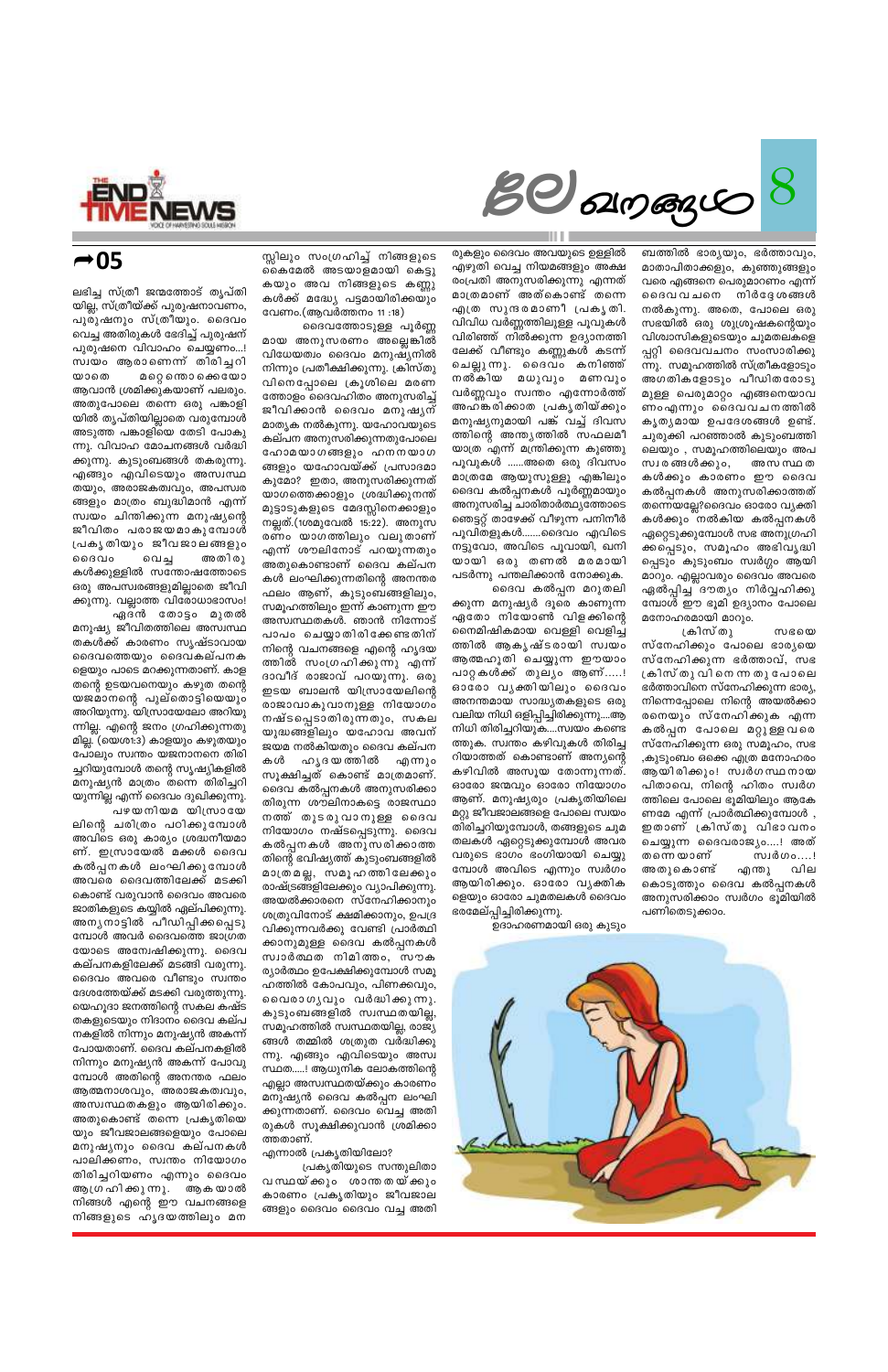



## mentaro **ബളിഷെടുവാനുളള**  $\mathfrak{S}(0)$



ങ്ങളും തികഞ്ഞിരിക്കുന്ന ലോക ത്തിൽ കൂടി ദൈവമക്കളായ നമ്മൾ ജീവിക്കുന്നു. എവിടെ തിരിഞ്ഞാലും അനാത്മീകതയു ടെയും അസ്വസ്ഥതകളുടെയും അപസ്വരങ്ങൾ കേൾക്കാം. സ്വർഗ്ഗത്തോളം കുന്നിക്കുന്ന പാപം നിറഞ്ഞിരിക്കുന്ന പട്ടണ ങ്ങൾ. ദൈവദൂഷണത്തിന്റെ ശബ്ദകോലാഹലങ്ങൾ നിമിത്തം മലിനമായ അന്തരീക്ഷം. ആരേയും മാടിവിളിക്കുന്ന ജഡ മോഹങ്ങളുടെ പര്യപ്പലകകൾ. ഇതിനിടയിൽ കൂടി കടന്ന് പോകുന്ന നമ്മൾ നിത്യതേജസ്സ് നമ്മിൽ വെളിപ്പെടുന്നതിനുള്ള സമയം അടുത്തു എന്ന് ആനുകാ ലിക രാഷ്ട്രീയ സംഭവങ്ങൾ നമ്മെ ഓർമ്മിപ്പിക്കുന്നു. യിസ്രാ യേലിന്റെ മശിഹയെക്കുറിച്ചുള്ള ദാഹം (യോഹ 5:43) അതിന്റെ നിവർത്തിയാണ്. അതായത് കർത്താവായ യേശുവിനെ തിര സ്ക്കരിച്ച അവർ എതിർ ക്രിസ്തു വിനെ സ്വീകരിക്കും. ഇന്ന് യിസ്രാ യേലിൽ കേൾക്കുന്ന തിളക്ക മുള്ള ആവേശം മശിഹാ വരുന്നു എന്നതത്രെ. വചന പ്രകാരം അതിന് മുൻപെ പരിശുദ്ധാത്മ ശക്തിയിൽ നിലകൊള്ളുന്ന ദൈവസഭ എടുക്കപ്പെട്ടിരിക്കും. (2തെസ്സ 2:7) അതായത് ദൈവമ ക്കളായ നാം തേജസ്സിൽ രൂപാന്ത രപ്പെടും. ഇത് അറിയാവുന്ന സാത്താൻ ഉപായത്തിൽ ദൈവമ ക്കളെ വശീകരിപ്പാൻ ശ്രമിക്കുന്ന ആകർഷണ തരംഗം എവിടെയും ദൃശ്യമാണ്. നമ്മുടെ ശരീരം പൊടിയിൽ നിന്നും എടുത്തത

ത്രെ. അതായത് ദൈവം പൊടി യിൽ മെനഞ്ഞ രുപത്തിൽ തന്റെ ശ്വാസം എന്ന ശക്തി ആവാഹിച്ച പ്പോൾ അതു മനുഷ്യനായി അതാണ് മനുഷ്യർക്ക് മൂന്നുഘ ടകം ഉള്ളത്. ഒന്ന് ആത്മാവ് അഥവാ ദൈവശ്വാസം, രണ്ട് പൊടി അഥവാ ശരീരം, മുന്ന് പൊടി എന്ന ശരീരവും ആത്മാ വെന്ന ദൈവശക്തിയുമായി

ബന്ധിക്കപ്പെടുന്നു. ദേഹി എന്ന പാലം ദേഹി എന്നതും ആത്മാവിന്റെ ശരീര ത്തിലേക്കുള്ള എക്സ്റ്റൻഷൻ അഥവാ തുടർച്ചയാ ണ്. അതിനെ നമ്മൾ ചിന്തകൾ, വികാര ങ്ങൾ, വിചാരങ്ങൾ, ആഗ്രഹങ്ങൾ തുട ങ്ങിയ നാമങ്ങളിൽ അറിയപ്പെടുന്നു. നമ്മിൽ തേജസ്സ്

വരുമ്പോൾ പൊടി അഥവാ ശരീരം രൂപാന്തരപ്പെട്ട് തേജസ്സ് പ്രാപിക്കും. അതായത് ദൈവശ ക്തിയായ ആത്മാവ് തേജസ്സിന്റെ രുപം പ്രാപിക്കുന്നു. പിന്നീട് ദേഹി എന്ന എക്സ്റ്റൻഷന്റെ ആവശ്യമില്ല. ഇപ്പോൾ ഈ ദേഹി എന്ന പാലം സൃഷ്ടിക്കപ്പെട്ടിരി ക്കുന്നത് തികച്ചും സ്വതന്ത്രമായാ ണ്. അതിനാലാണ് നന്മ തിന്മകളെ ക്കുറിച്ചുള്ള വൃക്ഷത്തിന്റെ ഫലം തിന്നരുതെന്ന് പറയുന്നത്. അതാ യത് തിന്നുകയോ തിന്നാതിരിക്കു കയോ ചെയ്യാം എന്ന് അർത്ഥം ആ സ്ഥാനത്താണ് തിന്മയുടെ ശക്തിയായ സാത്താൻ പ്രവർത്തി ച്ചതും പ്രവർത്തിക്കുന്നതും. (ഉ ല്പത്തി 3:6). തൻ നിമിത്തം ആത്മീയ മരണം സംഭവിക്കു കയും ശരീരത്തിൽ ജീവിക്കു കയും ചെയ്തു. ഇതുപോലെ

ഇന്നും സാത്താൻ ദൈവമക്കളിൽ പ്രവർത്തിച്ചുകൊണ്ടിരിക്കുന്നു. നാം തേജസ്സ് പ്രാപിക്കുന്നതി നുള്ള സമയം വളരെ അടുത്ത് എന്ന് അറിയാവുന്ന സാത്താൻ നമ്മുടെ മനസ്സിലേക്ക് ലോകം എന്ന വൃക്ഷഫലം സദാകടത്തിവി ടുന്നു. നാം ഈ ലോകത്തിൽ ജീവിക്കാനുള്ളവരല്ലാ, ഈ ലോക ത്തിൽ കൂടി ജീവിക്കാനുള്ളവരാ



തോമസ് മാമ്മൻ.

നമ്മൾക്കും കൈകാര്യം ചെയ്യുന്ന തിന് ഉണ്ട്. അതൊന്നും നമ്മുടെ ദേഹിയുടെ ശ്രദ്ധ ഒരു പരിധിക്ക പ്പുറം പിടിച്ച് പറ്റാൻ പാടില്ലാത്ത താകുന്നു. ഇതിന്റെ ശരിയായ ഉദാഹരണം സംഖ്യാപുസ്തകം 32 –ാം അദ്ധ്യായത്തിൽ കാണാവു ന്നതാണ്. യിസ്രായേൽ മക്കളുടെ നാൽപ്പത് വർഷത്തെ പ്രവാസം ഏതാണ്ട് തീരുവാൻ പോകുന്ന സമയം മോശയ്ക്ക് അവശേഷിച്ചി രുന്ന ദൗത്യം മിദ്യാന്യരോട് പ്രതി കാരം നടത്തുക വഴിതിരിഞ്ഞ പ്രവാചകനായ ബിലെയാമിനെ നിഗ്രഹിക്കുക. (സംഖ്യ 31–ാം അദ്ധ്യായം) തുടർന്ന് യോശുവ യ്ക്ക് അധികാരം കൊടുത്ത് താൻ തന്റെ ജനത്തോട് ചേരുക എന്നതാണ്. യോശുവയും അതിന് തയ്യാറായി. അവർക്ക് മറു കര കടക്കുവാനുള്ള യോർദ്ദാൻ

നദി നിറഞ്ഞൊഴുകുന്ന ആര വവും കേൾക്കാം. ഈ അവസര ത്തിൽ രാദ്യരും മോശയു ടെയും പുരോഹിതന്മാരുടെയും അടുക്കൽ ചെന്ന് ഒരു അപേക്ഷ സമർപ്പിക്കുന്നു. ഗിലെയാദിലും യാസേർ ദേശത്തിലും ധാരാളം പുല്മേടുകൾ ഉള്ളതിനാൽ തങ്ങൾക്കുള്ള ആടുമാടുകളു മായി ഞങ്ങൾ ഇവിടെ കഴിഞ്ഞ് കൊള്ളാം. ഞങ്ങളെ വാഗ്ദത്ത നാട്ടിൽ വരുവാൻ നിർബന്ധിക്ക രുത് എന്ന്. മോശ അവരെ കഠിന മായി ശാസിച്ചു. നിങ്ങളുടെ പിതാ ക്കന്മാർ ഇതേ പ്രവർത്തി ചെയ്ത തിന്റെ പരിണിതഫലമാണ് 40 വർഷക്കാലം മരുഭൂമിയിൽ ഉഴന്ന ത് എന്ന്. ഈ മരുഭൂയാത്രയിൽ അവർക്ക് ലഭിച്ച മൃഗസമ്പത്തു കൾ ദൈവത്തിന്റെ ദാനം ആയി രുന്നു എന്നും ഗിലെയാദ് യാസ്സേ ർ ദേശങ്ങളിലെ പുല്മേടുകൾ ഏതു സമയത്തും ഉണങ്ങിക്കരി യുവാൻ സാദ്ധ്യത ഉണ്ടെന്നും അവർ ചിന്തിച്ചില്ല. ഇതുപോലെ ദൈവമക്കളുടെ അനുദിന ജീവിത ത്തിൽ ലഭിച്ചുകൊണ്ടിരിക്കുന്ന എല്ലാവിധ നന്മകളും കൃപാദാനം മാത്രമാണെന്നും എപ്പോൾ വേണ മെങ്കിലും അത് നഷ്ടപ്പെടാൻ സാദ്ധ്യത ഉണ്ടെന്നും ഉള്ള ചിന്ത

അതായത് നമ്മുടെ ജീവിതം ഒരു ആത്മീയ യാത്ര യാണ്. അതിനാൽ ദൈവപ്രസാദം ഇല്ലാത്ത എന്നു വച്ചാൽ ദൈവവച നത്തിന് അനുസര ണമല്ലാത്ത ഒരു ജീവിത രീതികളും നമുക്ക് അനുവദ നീയമല്ല. ധാരാളം മാധ്യമങ്ങൾ

ണ്(1പത്രോസ് 2:11).

നമ്മെ എപ്പോഴും ധരിച്ചിരിക്കണം. അല്ലെങ്കിൽ ലോകമയത്വം നമ്മുടെ ആത്മീയ ഔന്നതും എന്ന ക്ലാരിറ്റി നഷ്ടപ്പെടുത്തും. അതുണ്ടായാൽ കാഹളം കേൾക്കയില്ല. അതായത് ശരീരം രൂപാന്തരപ്പെടുകയില്ല. അതിനാൽ നമ്മുടെ ആത്മീയ മനുഷ്യനിൽ ലോകത്തിന്റെ ഒരു പൊടിപടലവും പറ്റിപ്പിടിക്കാതിരി പ്പാൻ വളരെ ശ്രദ്ധിക്കണം. എങ്കിൽ താമസംവിനാ നമ്മിൽ തേജസ്സ് വെളിപ്പെടും. അഥവാ നാം രൂപാന്തരപ്പെടും.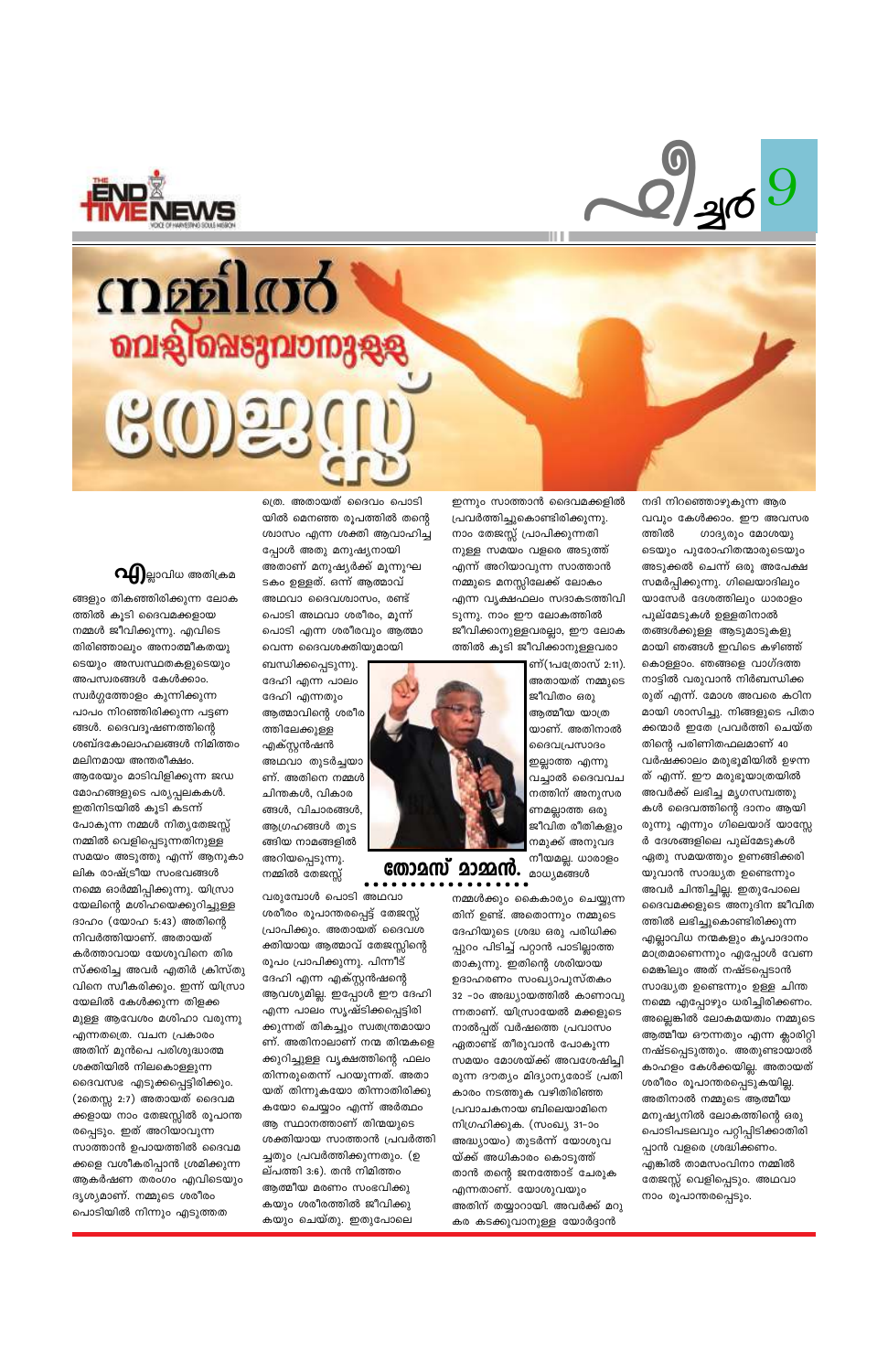$g_{\mathcal{O}}$  angay

യ്ക്കുമുള്ള ചട്ട ങ്ങളും ലൗകിക മായ വിശുദ്ധമ ന്ദിരവും ഉണ്ടായി

രുന്നു. എങ്ങനെയും ആരാധിക്കാം ഏതു ഭാവ

<mark>ത്തിലും സഭയ്ക്കുള്ളിൽ കടന്ന് വരാം.</mark> വേഷത്തിൽ മാന്യതയില്ല, ഭാഷയിൽ

സൗമ്യതയില്ല, ഭാവത്തിൽ മര്യാദയില്ല, സമയക്രമം പാലിക്കാറില്ല, തോന്നുമ്പോൾ വരും, ആശിർവാദത്തിന് മുമ്പ് ഇറങ്ങി

പ്പോകും കുത്തഴിഞ്ഞ പുസ്തകം പോലെയാണ്. വേഷ വിധാനത്തിൽ എറെ അപഹാസ്യമാകുന്നത് സ്ത്രീകളാണ് അതിൽ കൊച്ചു പെൺകുഞ്ഞു ങ്ങൾ മുതൽ പ്രായമായവർ വരെ. തങ്ങൾ ധരി ക്കുന്ന വസ്ത്രങ്ങളെക്കുറിച്ച് അവരവർക്കു തന്നെ സ്വയം അവബോധമില്ലെങ്കിൽ പോലും തങ്ങളുടെ ഭർത്താക്കന്മാർക്കോ, മാതാപിതാക്കൾക്കോ ന്യായ മായ ബോധം ഉണ്ടാകുന്നത് നല്ലതാണ്. ജാതിക ളെയും സിനിമാ സീരിയലുകളിലെ നടിനടന്മാരെ അനുകരിച്ച് അനുധാവനം ചെയ്യുന്നവരെയാണ് ഇന്ന് സഭയ്ക്കുള്ളിൽ അധികവും ആരാധനയ്ക്ക് പോകുന്ന ദൈവജനത്തെ അവരുടെ വേഷം കൊണ്ട് തിരിച്ചറിഞ്ഞിരുന്ന ഒരു കാലം നമുക്ക് ഉണ്ടായിരുന്നു. എന്നാൽ ഇന്നത്തെ അവസ്ഥ വളരെ ശോചനീയം. പ്രദർശന മേളയിൽ ചില തിനെ പ്രദർശിപ്പിക്കാനും ചിലരെ പ്രസാദിപ്പി ക്കാനും ഉള്ള ഒരു കൂത്തരങ്ങായി മാറി കഴിഞ്ഞോ? എന്ന സംശയം......നാം ഉൾകൊള്ളുന്ന സമൂഹത്തിലെ ഇതര മതസ്ഥരും, ഭരണാധികാരി കളും, അക്രൈസ്തവരുമായ വിലയും, നിലയും ഉള്ള സഹോദര സഹോദരിമാരുടെ പ്രസ്താവന കളും പ്രതിഷേധങ്ങളും, നാം കേൾക്കുകയും കാണുകയും ചെയ്ത് കൊണ്ടിരിക്കുന്നവരാണ്. ദേവാലയങ്ങളിലും, പള്ളികളിലും, ക്ഷേത്രങ്ങളി ലും, സ്ത്രീകൾ മാന്യമായ വസ്ത്രം ധരിക്കണം എന്ന വസ്തുത.

അടി വസ്ത്രം ഭാഷനാക്കി നടക്കുന്ന സഹോദരിമാർ സമൂഹത്തിലും സഭകളിലും സർവ്വ സാധാരണമായി കണ്ടുവരുന്നു. കിടപ്പ് മുറിയിലി ടുന്ന വസ്ത്രം പോലും ഫാഷൻ എന്ന പേരിൽ നിരത്തുകളിലും സഭകളിലും നിരനിരയായി ധരിച്ചി റങ്ങുന്നു. ഹൈന്ദവ സംസ്കാരം പൂർണ്ണമായും ഉൾകൊണ്ട് ജീവിതം നയിക്കുന്ന ഒരു മാന്യ സഹോദരി ഉൾകൊണ്ട് ജീവിതം നയിക്കുന്ന ഒരു മാന്യ സഹോദരി ലക്ഷ്മി തമ്പുരാട്ടി എഴുതിയ ഒരു ലേഖനത്തിലെ പ്രസക്തഭാഗം ഉൾക്കൊള്ളിച്ചു കൊള്ളട്ടെ (09/01/2013 കലാകൗമുദി) യൂറോപ്പിലെ നവോത്ഥാന കാലഘട്ടത്തിൽ ലെഗിൻസിന് സമാന മായ ചില വസ്ത്രങ്ങൾ ഉപയോഗിച്ചിരുന്ന തായി ചരിത്ര പരാമർശങ്ങളുണ്ട്. ലോകമ ഹായുദ്ധ കാലങ്ങളിൽ തുകൽ, കമ്പിളി എന്നിവയെ കൊണ്ടു നിർമ്മിച്ച ഇടുങ്ങിയ വസ്ത്രങ്ങൾക്ക് പ്രചാരമുണ്ടായിരുന്നു. എഴുപതുകളിൽ പട്രീഷ്യ ഫീൽഡ് മോഡേൺ എന്ന വ്യക്തി ലെഗിൻസ് രൂപ കൽപ്പന ചെയ്തു. അവർ സെക്സ് ആന്റ് സിറ്റി എന്ന സിനിമ സീക്കൻസിന്റെ വസ്ത്രാ ലങ്കാര വിദഗ്ധ എന്ന നിലയിൽ എമ്മി <mark>ം</mark>വാർഡ് നേടിയ അമേരിക്കൻ ഫാഷൻ ഡിസൈനറാ ണ്. അവർ നൂറ് ശതമാനവും ലൈംഗിക ഉത്തേജക വസ്ത്രം എന്ന ആശയത്തിൽ നിന്നു കൊണ്ടാവിഷ്കരി ച്ചതാണ് ലെഗിൻസ്.



## ധരിച്ചിരിക്കുന്ന വസ്ത്രം

## നിമിത്തം കർത്താവ് നമ്മെ സന്ദർശിക്കും.

**Pastor Santhosh** Perumkuzy

ദൈവസഭയ്ക്ക് വിശുദ്ധിയുടെ മൂല്യം നഷ്ടപ്പെടുന്നത് പാപം ചെയ്യുന്നവരെ കൊണ്ട് മാത്രം ആയിരിക്കില്ല. മറിച്ച് പാപം ചെയ്യുന്നത് കണ്ടിട്ടും അതിനോട് പ്രതികരിക്കാത്തവരെ കൊണ്ടായിരിക്കും. വിശുദ്ദി നഷ്ടപ്പെട്ട് കൊണ്ടി രിക്കുന്ന വിശ്വാസ സമൂഹത്തിൽ പലതും കണ്ടി ല്ലെന്ന് നടിക്കുമ്പോൾ നാം ഒന്ന് ഓർക്കണം വിശ്വാസിയും, അവിശ്വാസിയും, വിശുദ്ധരും, അശുദ്ധരും തമ്മിലുള്ള വ്യത്യാസം എന്താണ്.? ഇന്ന് സഭാ ഹാളിൽ ഏത് അശുദ്ധനും

പാപിക്കും കടന്ന് വരാം. എന്നാൽ ദൈവ സഭ യിൽ എല്ലാവർക്കും കടന്ന് വരുവാൻ സാധ്യമല്ല എന്നതാണ് സത്യം കാരണം സഭയുടെ വാതിൽ യേശുക്രിസ്തുവാണ്. വാതിൽ ക്രിസ്തു ആകു മ്പോൾ അതിൽ കൂടി കടക്കുവാൻ യേശുക്രിസ്തു വിനെ യോജിക്കുന്ന അളവുള്ളതായിരിക്കണം. നോഹ പെട്ടകം പണിതു പെട്ടകത്തിന് വാതിലും പണിതു പക്ഷേ അളവ് ദൈവത്തിന്റേതായിരുന്നു. ദൈവത്തിന്റെ അളവ് പ്രകാരം വാതില് പണിതത് കൊണ്ടാണ് നിശ്ചയിക്കപ്പെട്ട മൃഗജാതികൾ ദൈവ കല്പന അനുസരിച്ച് പെട്ടകത്തിൽ കയറിയത്. മൃഗങ്ങളെ ഒന്നും നോഹ ഒന്നും പിടിച്ച് കൊണ്ട് വന്നതല്ല, അവയെ ദൈവം നടത്തി കൊണ്ടുവന്നു എന്നു വേണം ചിന്തിക്കാൻ. ദൈവസഭയുടെ വാതിൽ ദൈവത്തിന്റെ പുത്രനായ

യേശുക്രിസ്തുവാണ്(യോഹന്നാൻ10:9) ഞാൻ വാതിൽ ആകുന്നു എന്നിലൂടെ കടക്കുന്നവൻ രക്ഷപ്പെടും. ഇതാണ്

സത്യം, ഇതാണ് സത്യവചനം, ഇതായിരിക്കണം ദൈവസഭയുടെ ആപ്തവാക്യം. എന്നാൽ ഇന്ന് ഇതിന്റെ ആവശ്യമില്ല എന്ന് ചിന്തി ക്കുന്ന പുത്തൻ തലമുറ സഭയിൽ ആളെ കൂട്ടാൻ ഉത്സാഹം കാണിക്<mark>കു</mark> ന്നത് കാണാം. ഇതാണ് ദൈവസഭയുടെ ഇന്നത്തെ വലിയ ദുരന്തം. എങ്ങനെയും ആളെക്കൂട്ടി മെഗാചർച്ച് ഉണ്ടാകുവാനുള്ള തത്രപ്പാടിലാ ണ്. അതിനുവേണ്ടി വാതിൽ പൊളിച്ചു മാറ്റി ഏവരെയും ഉള്ളിൽ പ്രവേശിക്കുവാൻ അനുവദിക്കുന്നു വചനം പറയുന്നു. (മത്തായി 7:13,14) ഇടുക്കുവാതിലിലൂടെ അകത്ത് കടപ്പിൻ. നാസത്തിലേക്ക് പോകുന്ന വാതിൽ വീതിയുള്ളതും വഴി വിശാലവും അതിൽ കൂടി കടക്കു ന്നവർ അനേകരും ആകുന്നു. ജീവങ്കലേക്ക് പോകുന്ന വാതിൽ ഇടുക്കവും വഴി ഞെരുക്കവുമുള്ളത് അത് കണ്ടെത്തുന്നവർ ചുരുക്കമത്രെ.

വാതിൽ വിശാലമാകുമ്പോൾ ലോകരെ കൊണ്ട് നിറയുന്നു. ഈ ജഡീകരെ സഭയിൽ നിലനിർത്തണമെങ്കിൽ ലോകത്തിലുള്ളത് കൂടുതൽ കൊടുക്കണം. ചുരുക്കി പറഞ്ഞാൽ ലോകം സഭയ്ക്കുള്ളിലാകണം. കടന്ന് വരുന്ന ജനത്തെ വിശുദ്ധിയിലും വേർപാടിലും വളർത്താനും വിശുദ്ധിയിൽ നിത്യതയ്ക്കൊരുക്കാനുമുള്ള ഒരു പരിശ്രമമോ, പഠനമോ, പഠിപ്പിക്കലുകളോ ഇല്ല എന്നത് യാഥാർത്ഥ്യം തന്നെ. സഭയിൽ നിത്യതയെക്കുറിച്ച് ചിന്തയുള്ള വർ ഉണ്ടെങ്കിൽ അവർ നിരാശപ്പെടേണ്ട അവസ്ഥയാണ്. സഭയിൽ കടന്ന് വരുന്ന ജനത്തെ നിത്യതയ്ക്ക് വേണ്ടി ഒരുക്കുന്നതാണെങ്കിൽ കൃത്യമായ വിശുദ്ധിയെക്കുറിച്ചുള്ള പഠനവും, ഉപദേശവും, ശാസനയും, ശിക്ഷണവും

തുടരും

ഉണ്ടാാകും. ഇന്ന് ഇതെല്ലാം അന്യം നിന്ന് പോയിരിക്കുന്നു. ലക്ഷ്യബോധമില്ലാതെ സഭയ്ക്കു നിത്യയെക്കുറി ള്ളിൽ എന്തുമാകാം എന്ന അവസ്ഥയിലേക്ക് എത്തിച്ചേർന്നു.

ആരാധനയ്ക്ക് പോലും ചട്ടങ്ങൾ ചിട്ടപ്പെ ടുത്തിയിട്ടുള്ള ദൈവവചനത്തെ ലലേശം അവഗണയമാക്കാതെ(എബ്രാ 9:1) എന്നാൽ ആദ്യ നിയമത്തിനും ആരാധന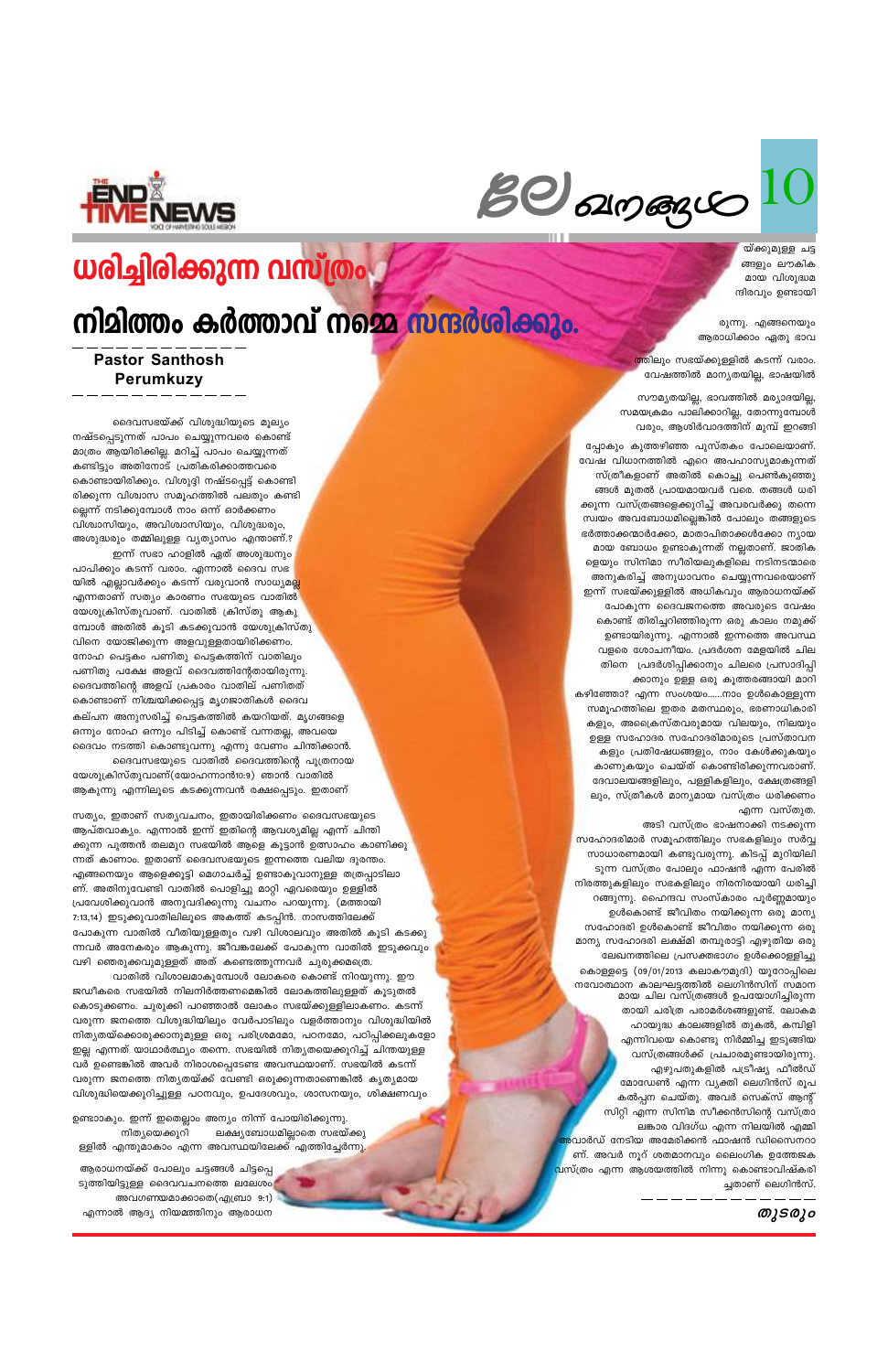

## **പുനലൂർ**: അസംബ്ലീസ് ഓഫ് **അസംബ്ലീസ് ഓഫ് ഗോഡ്** ജ**നറൽ കൺവൻഷൻ**

മുതൽ 4 വരെ സി.എ  $(\omega)$ വജന) സമ്മേളനവും നടക്കും.

28 ന് രാവിലെ 9 മുതൽ ഉച്ചയ്ക്ക് 1.30 വരെ നടക്കുന്ന



 $m_0$ യുക്ത സഭായോഗത്തോടെ കൺവൻഷൻ സമാപിക്കും. തൃശൂർ മുതൽ തിരുവനന്തപുരം വരെയുള്ള 8 ജില്ലകളിൽ നിന്നായി 15000 ത്തിലധികം പേർ സംയുക്ത സഭായോഗത്തിൽ സംബന്ധിക്കു മെന്ന് പ്രതീക്ഷിക്കുന്നു. ജനറൽ കൺവൻഷന്റെ ആഴ്ചയിൽ പ്രാദേ ശിക സഭകളിൽ യോഗങ്ങളിൽ (കമീകരിക്കരുതെന്നും മുഴുവൻ സഭാംഗങ്ങളും ഈ കുടുംബസം ഗമത്തിൽ സംഗമിക്കണമെന്നും സൂപ്രണ്ടും കൺവൻഷൻ കമ്മറ്റി ചെയർമാനുമായ പാസ്റ്റർ ടി.ജെ സാമുവേലും സഭാ ട്രഷററും കൺവൻഷൻ ജനറൽ കോർഡിനേ റ്ററുമായ പാസ്റ്റർ എ രാജനും അഭ്യർത്ഥിച്ചിട്ടുണ്ട്.

ഗോഡ് മലയാളം ഡിസ്ട്രിക്ട് ജന റൽ കൺവൻഷൻ ജനുവരി 23 മുതൽ 28 വരെ പുനലൂർ എ.ജി ്രഗൗണ്ടിൽ നടക്കും. ജനുവരി 23 ന് വൈകിട്ട് 6 മണിക്ക് നടക്കുന്ന (പാരംഭ സമ്മേളനത്തിൽ സഭാ സൂപ്രണ്ട് പാസ്റ്റർ ടി.ജെ സാമു വേൽ കൺവൻഷൻ ഉദ്ഘാടനം ചെയ്യും. ചൊവ്വാ മുതൽ ശനി വരെ ദിവസവും വൈകിട്ട് 6 മുതൽ 9 വരെ നടക്കുന്ന പൊതുയോഗങ്ങ ളിൽ അഭിഷിക്തന്മാരായ ദൈവദാ സന്മാർ പ്രസംഗിക്കും. ജനറൽ കൺവൻഷന്റെ വിജയകരമായ നട ത്തിപ്പിനുവേണ്ടി സൂപ്രണ്ട് ടി.ജെ. സാമുവേൽ ചെയർമാനായും ട്രഷ റർ പാസ്റ്റർ എ.രാജൻ ജനറൽ കോർഡിനേറ്ററുമായി വിപുലമായ കമ്മറ്റിയെ പ്രസ്ബിറ്ററി ചുമതലപ്പെ ടുത്തി. എ.ജി ക്വയർ ആണ് സംഗീത ശുശ്രൂഷയ്ക്ക് നേതൃത്വം നൽകുന്നത്.

**hm¿Ø-Iƒ**<sup>11</sup>

ജനുവരി 24,25 ദിവസങ്ങ ളിൽ ശുത്രൂഷകസമ്മേളനം രാവിലെ 9 മുതൽ വൈകിട്ട് 5 വരെ നടക്കും. വെള്ളി രാവിലെ 9 മുതൽ ഉച്ചയ്ക്ക് 1 മണി വരെ മിഷൻ സമ്മേളനവും ഉച്ചയ്ക്ക് 2 മുതൽ വൈകിട്ട് 5 വരെ പൂർണ്ണസമയ ശുശ്രൂഷകരായി തെരഞ്ഞെടുക<u>്ക</u> പ്പെടുന്നവർക്ക് ഓർഡിനേഷൻ നൽകുന്നതിനുളള **(പ**ത്യേക യോഗവും നടക്കും. 27 ശനി രാവിലെ 9 മുതൽ 1 വരെ സണ്ടേ സ്കൂൾ സമ്മേളനവും ഉച്ചയ്ക്ക് 2

### *<u>െന്തക്കോസ്ത്</u>* **ളിഷൻ അന്തർദേ iogo താവജ**ധ **ADM** ചെന്നൈയിൽ

**ചെന്നൈ**: പെന്തക്കോസ്ത് മിഷൻ സഭയുടെ അന്തർദേശീയ യുവജന ക്യാമ്പ് നവംബർ23 മുതൽ 26 വരെ ചെന്നെെ ഇരു മ്പ ല്ലിയൂർ കൺവൻഷൻ സെന്ററിൽ നടക്കും. സിലേൺ, മലേഷ്യ, ഓസ്ട്രേലിയ, അമേരിക്ക,ദുബായ് തുടങ്ങിയ വിദേശ രാജ്യങ്ങളിൽ നിന്നും ഇന്ത്യ യുടെ വിവിധ ഭാഗങ്ങളിൽ  $\Omega$ നിന്നുമുള്ള 25000 ൽ പരം യുവതീ യുവാക്കൾക്യാമ്പിൽ പങ്കെടുക്കും. സ്വർഗീയ വിളി എന്നതാണ് ക്യാമ്പിന്റെ ചിന്താ വിഷയം.

## <u>ചർച്ച് ഓഫ് ഗോഡ് കേരളാ സ്റ്റേറ്റ് ജനറൽ</u> **കൺവൻഷൻ ജനുവരി 22 മുതൽ 28 വരെ**

**മുളക്കുഴ**։ ചർച്ച് ഓഫ് ഗോഡ് കേരളാ സ്റ്റേറ്റ് 95 –ാമത് കൺവൻഷൻ 2018 ജനുവരി 22 മുതൽ 28 വരെ തിരുവല്ല രാമൻചിറ യിലുള്ള സ്റ്റേഡിയത്തിൽ നടക്കും. സ്വദേശത്തും വിദേശത്തുമുള്ള അനേകം ദൈവദാസന്മാർ ദൈവ വചനം ശുശ്രൂഷിക്കും. പാസ്റ്റർ പൈ. ജോസിന്റെ നേതൃത്തിൽ കൺവൻഷൻ ക്വയർ ഗാനങ്ങൾ



#### കരിയംപ്ലാവ് **കൺവൻഷൻ ജനുവരി 8**  $2200$  15 വരെ.

**കരിയംപ്ലാവ്**: ഡബ്ലൂഎംഇ സഭകളുടെ 69 - ാമതു ജനറൽ കൺവൻഷൻ ജനു വരി 8 മുതൽ 15 വരെ കരിയംപ്ലാവ് ഹെബ്രോൻ സ്റ്റേഡിയത്തിൽ നടക്കും. പ്രസിഡന്റ് പാസ്റ്റർ ഒ.എം രാജുകുട്ടി യുടെ അധ്യക്ഷതയിൽ നാഷണൽ പ്രസ്ബിറ്ററിയുടെയും ജനറൽ കൗൺസിലിന്റെയും

സംയുക്തയോഗം ഒരുക്കങ്ങൾ വിലയി രുത്തി. 1948–ൽ ചെറിയതോതിൽ ആരം ഭിച്ച കരിയംപ്ലാവ് കൺവൻഷൻ ഇത്ര ത്തോളം വളരാൻ സഹായിച്ച ദൈവ ത്തിന് സ്തോത്രങ്ങൾ അർപ്പി ച്ചു.കൺവൻഷൻ സ്ഥിരസ്റ്റേജി ന്റെയും വാട്ടർ ടാങ്കിന്റെയും നിർ്മ്മാണം നടന്ന് വരുന്നു. ഒരു സമ യത്ത് അഞ്ഞുറു പേർക്ക് ഇരുന്നു കഴി ക്കാവുന്ന ഭക്ഷണ ശാലയിൽ കൺവൻഷനിൽ സംബന്ധിക്കുന്ന<br>മുഴുവൻ വിശ്വാസികൾക്കും വിശ്വാസികൾക്കും ഉച്ചയ്ക്കും വൈകിട്ടും ഭക്ഷണം നൽകും.

നായി ഉപവസിച്ച് പ്രാർത്ഥിക്കുന്ന തിനായി പ്രത്യേക സംവിധാനം ഏർപ്പെയു ത്തിയിട്ടുണ്ട്. എല്ലാ കൺവൻഷൻ കൺവീനർമാരും കമ്മറ്റി അംഗങ്ങളും ജനറൽ കൺവൻഷന്റെ പ്രഥമ ദിവസം മുതൽ സമാപന ദിവസം വരെ നിർബന്ധമായും കൺവൻഷനിൽ പങ്കെടുക്കണമെന്ന് സ്റ്റേറ്റ് ഓവർസി യർ ഓർമ്മിപ്പിച്ചു. ജനുവരി 15 മുതൽ കൺവൻഷൻ സ്റ്റേഡിയത്തിൽ ഉപ വാസ പ്രാർത്ഥന നടക്കും. പാസ്റ്റർമാരായ ജെ.ജോസഫ്, വൈ. റെജി, ജോൺസൺ ദാനിയേൽ എന്നിവർ നേതൃത്വം നല്കും.



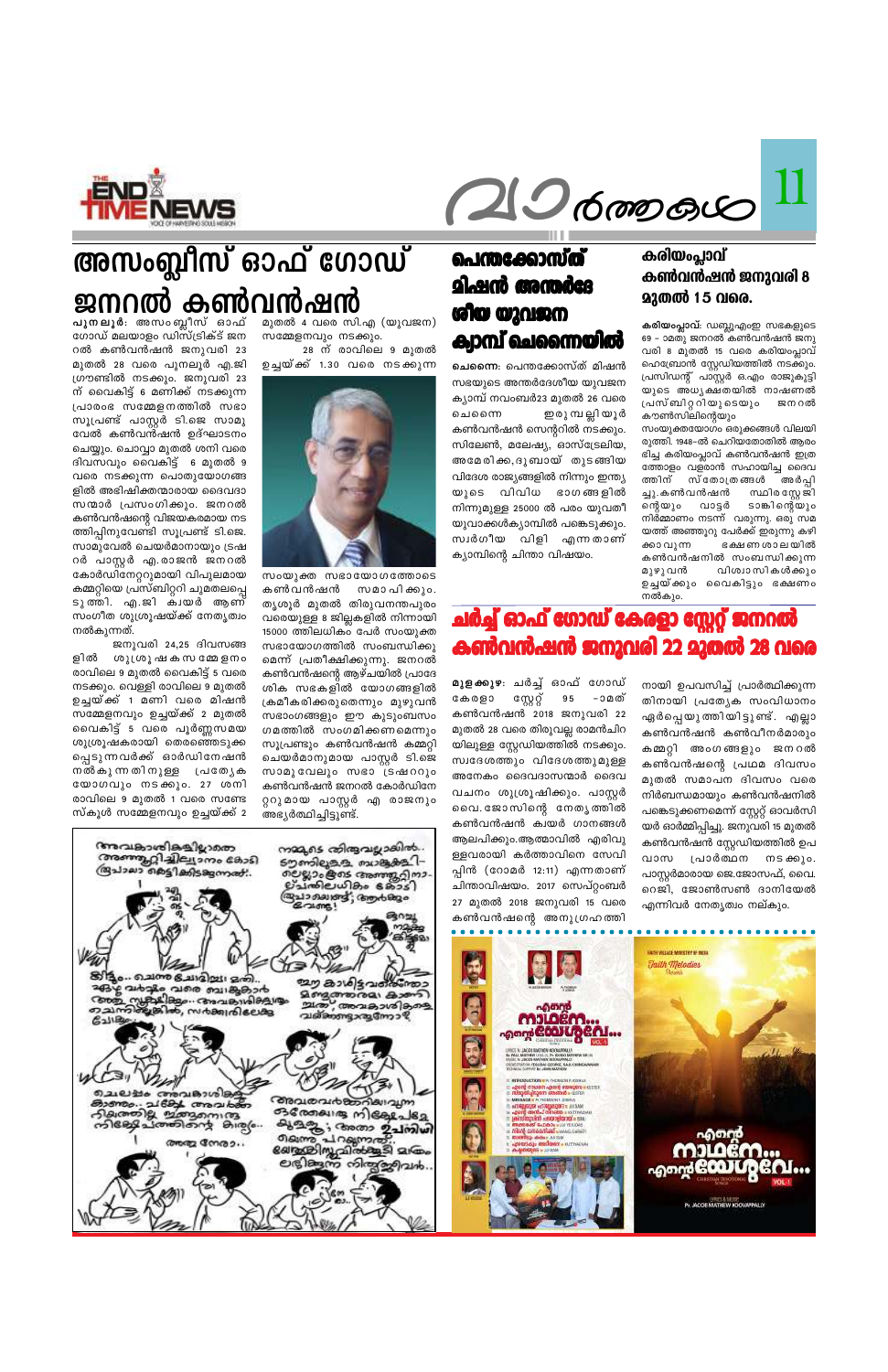



## കിസ്തുമസ്: ക്രിസ്തു നമ്മുടെ ഉള്ളിൽ ഉരുവാകട്ടെ..

നമ്മുടെ ചാരത്തു വരാൻ തന്റെ സാമീപ്യം പകരാൻ അതി യായ ആശയോടെ നമ്മുടെ നിത്യ ഇടയൻ കാത്തിരിക്കുകയാണ്. ഉള്ളിൽ ക്രിസ്തു ഉരുവാകുന്നതി നായി കാക്കുകയാണ്. ഭൗതിക ശരീരത്തിൽ നിന്നും ഒരു ശിശു ഉരു വാകുന്നതു പോലെ, ആത്മികമായി ഒരു രണ്ടാം ജനനത്തിനായി... ആ മഹാസന്തോഷം അനുഭവിക്കാൻ ഇതു വരെയും തിരി ച്ച റിഞ്ഞിട്ടില്ലാത്ത സർവ്വജനത്തെയും ക്ഷണിക്കുകയാണ് ഈ ക്രിസ്തു മസ് കാലം. കൃപയുടെ യുഗം എന്നു തീരുമെന്നറിയില്ല…!!!

ക്രിസ്തുവിൽ നിന്നും വേർപെട്ടു പോയി, കൃപയിൽ നിന്നും വീണു പോകുവാൻ ഒരി ക്കലും ഇടവരാതിരിക്കട്ടെ..! ക്രിസ്തു നമ്മുടെ ഉള്ളിൽ ഉരുവാകുവാൻ ഈ ക്രിസ്തുമസ് വേള ഇടയാക്കട്ടെ..! അങ്ങനെ നൈമിഷികമായ താൽക്കാലിക സതോഷമല്ല, മറിച്ച് ഉള്ളുനിറ യുന്ന, നൊമ്പരപ്പെടുത്തുമെങ്കിലും മാതാവിനും നൽകിക്കൊണ്ടാണ് നുരെച്ചു പൊന്തുന്ന ആനന്ദം പക ഈ മണ്ണിലേക്കു പിറന്നു വീഴുന്ന രുന്ന, ആ നിർവൃതി നമുക്ക അനു പെറ്റു വീണ ഭവിക്കാം. മാലാഖമാരോടും കുഞ്ഞിനെ കാണുമ്പോൾ അമ്മ സ്വർഗ്ഗീയ സൈന്യത്തിന്റെ ആ വേദനയെല്ലാം മറക്കുന്നു. അമ്മ സംഘത്തോടും നമുക്കും ഒത്തു യുടെ ഉള്ളിൽ ആനന്ദം നിറയുന്നു. ചേർന്നു പാടാം: ഇതു കേവലം താല്കാലിക ് അ തൃു ന്ന ത ങ്ങളിൽ സന്തോഷമല്ല. കുഞ്ഞിനെ മാറോടു ദൈവത്തിനു മഹത്വം; ഭൂമിയിൽ ചേർത്തു പുൽകി മുലയൂട്ടുമ്പോൾ ദൈവപ്രസാദമുള്ള മനുഷ്യർക്കു ഓരോ അമ്മയുടെയും കണ്ണ് ആന സമാധാനം."

പൗലോസ് സങ്കടപ്പെടുന്നുമുണ്ട്. അങ്ങനെ കൃപയിൽ നിന്നും വീണു പോകാതിരിപ്പാൻ അതിയായി ആഗ്രഹിക്കുന്ന ഒരു ഇടയന്റെ മനോഭാവമാണ് ഈ വാക്കുകളിൽ. അതിലുള്ള തീവ്രമായ ഹൃദയവേ ദനയെ കുറിക്കുകയാണു പൗലോ സ്. അടുത്ത വാകൃത്തിൽ (ഗലാ തൃർ:4:20)സാമീപൃവും ആഗ്രഹിക്കു ന്നു. ഇവിടെ ഒരു രണ്ടാം ജനനം; ക്രിസ്തു ഉള്ളിൽ ഉരുവാകുന്ന ആത്മികമായ ജനനം ഹൃദയാന്തര ത്തിൽ നടക്കുന്നതിനെയാണ് അപ്പോസ്തലൻ കാംക്ഷിക്കുന്നത്. ഒരോ അമ്മയും ഒരോ ശിശുവും ഉരുവായപ്പോൾ വേദനിച്ചതുപോ ലെ ഒരനുഭവമാണ് ഇവിടെ വർണ്ണി ക്കുന്നത്; തീവ്രമായ വേദനയാണ് ഒരോ അമ്മയും തന്റെ കുഞ്ഞിനു ജന്മം നൽകുമ്പോൾ അനുഭവിക്കു ന്നത്. പിണ്ഡാകാരമായിരുന്ന ശിശു തന്റെ വളർച്ചയുടെ പൂർണ്ണ തയിൽ മാംസ ഭിത്തികൾ പിളർന്ന് ഉള്ളിൽ കരൾ പിളർക്കും വിധം അസഹൃമായ അതിവേദന ഒരോ

ത്തോടെ സ്കൂളിൽ പോകുന്നു. അതിനേക്കാൾ നല്ല വേറെ ഒരു ഉടു പ്പുമായി വന്ന മറ്റൊരു കുട്ടിയെ കാണുമ്പോൾ വീട്ടിൽ നിന്നുമിറങ്ങു മ്പോഴുള്ള സന്തോഷം തീരുന്നു. ഇങ്ങനെ പുറമേ നിന്നും കൊണ്ടു വരാൻ കഴിയുന്നതാണു സന്തോ ഷം. അതു താൽക്കാലികമാണ്. നൈമിഷികമാണ്. അല്പനേര ത്തേക്കു മാത്രമേ അതിനു നിലനി ല്പുള്ളൂ. പക്ഷേ, ആനന്ദം ഉള്ളിൽ തന്നെ ഉണ്ടാകുന്നതാണ്. അത് ഒരു തിരിച്ചറിവാണ്. അതു ഹൃദയ ത്തിന്റെ അന്തർഭാഗത്തു പൊട്ടിമു ളക്കുന്നതാണ്. അതു തനിയേ നിറഞ്ഞു തുളുമ്പുന്നു. അതാണു ക്രിസ്തു ജനിച്ചത് അറിയിച്ച ദൂതൻ പരാമർശിച്ച 'മഹാസന്തോഷം.'

ധനൃനായ പൗലോസ് പറയുന്നു. ് എന്റെ കുഞ്ഞുങ്ങളേ, ക്രിസ്തു നിങ്ങളിൽ ഉരുവാകുവോളം ഞാൻ പിന്നെയും പ്രസവവേദനപ്പെടു ന്നു." (ഗലാതൃർ: 4:19.) മൂലഭാഷ യായ ഗ്രീക്കിൽ 'ഓഡിനോ' എന്ന വാക്കാണ് ഒരു ശിശു ജനിക്കുമ്പോ ഴുള്ള വേദന (the pains of child-

Pr. SHIBU T. GEORGE, M.A., B.D., M.Th., B.L.I.S., (Kulathupuzha Shibu)

63 രു ഡിസംബർ വന്നണഞ്ഞു. ഭൂമിയിൽ ദൈവപ്രസാദമുള്ള മനു ഷ്യർക്കു സമാധാനം പ്രഖ്യാപിച്ചു കൊണ്ട് വാനിൽ മാലാഖമാരും സ്വർഗ്ഗീയ സൈന്യത്തിന്റെ ഒരു സംഘവും ഗീതം പൊഴിച്ച ആ തണുത്ത രാത്രിയുടെ ഓർമ്മ ഉണർത്തുന്ന ദിനങ്ങൾ... ആട്ടിടയ രോടു ദൂതൻ പറഞ്ഞു: "സർവ്വജന ത്തിനും ഉണ്ടാകുവാനുള്ളോരു മഹാസന്തോഷം ഞാൻ നിങ്ങ സുവി ശേ ഷി ക്കു ന്നു. ളോടു ക്രിസ്തു എന്ന രക്ഷിതാവു ലോക ത്തിൽ നിങ്ങൾക്കായി ജനിച്ചിരിക്കു ന്നു." (ലൂക്കോസ് 2:8-14).

നമ്മുടെ നാട്ടിൽ നടക്കുന്ന ക്രിസ്തുമസ് ആഘോഷങ്ങളിൽ എല്ലാ സന്തോഷവും പുറമേ നിന്നും വിലകൊടുത്തു വാങ്ങി കൊണ്ടുവരുന്നതായിട്ടാണു നാം കണ്ടുവരുന്നത്. ദൂതൻ അരുളി ച്ചെയ്ത മഹാസന്തോഷം തിരിച്ച റിയാൻ കഴിയുന്നില്ല. ജീവിത തിരക്കു കൊണ്ടു ജീവിക്കാൻ തന്നെ മറന്നു പോകുന്ന പലരും അതിനു മെനക്കെടാറുമില്ല. പണം കൊടുത്താൽ കിട്ടാത്തതല്ലല്ലോ സന്തോഷം എന്നു കരുതി അതി നായുള്ള പരക്കം പാച്ചിലിലാണു (Rat Race) മനുഷൃർ. പക്ഷേ, സന്തോഷവും ആനന്ദവും തമ്മിൽ വലിയ വൃത്യാസമുണ്ട്. ഒരു കൊച്ചു കുട്ടിക്ക് ഒരു പുത്തനുടുപ്പു വാങ്ങിക്കൊടുത്താൽ ആ കുട്ടി സന്തോഷവതിയാകുന്നു. അതിട്ടു കൊണ്ടു വലിയ സന്തോഷ

Feedback-mail to: shibuthoppil@yahoo.com

birth) എന്നതിന് ഇവിടെ ഉപയോ ത്. പക്ഷേ, ഗിച്ചിരിക്കുന്നത്. യോഹന്നാൻ എഴുതുന്നതു പോലെ, 'എന്റെ കുഞ്ഞുങ്ങളേ' എന്നാണു ഗലാത്യ യിലെ തന്റെ ശിഷ്യസമൂഹത്തെ പൗലോസ് വിളിക്കുന്നത്. പിതൃ തുല്യമായ വാത്സല്യത്തേക്കാൾ, ഒരമ്മയുടെ മാതൃനിർവിശേഷമായ നൈർമ്മല്യമാർന്ന സ്നേഹം ഈ ന്ദാതിരേകത്താൽ നിറയുന്നു. എത്ര വാക്കുകൾ ചുരത്തുന്നു. ''ക്രിസ്തു ഹൃദയസ്പൃക്കായ ഒരു വാചക വിൽ നിന്നും വേർപെട്ടുപോയി, അല കാരിക മായി മാണ് കൃപയിൽ നിന്നും വീണു പോയി" പൗലോസ് ഇവിടെ നിർവചിച്ചിരി (ഗല. 5:4) എന്നു പിന്നീടു ക്കുന്നത്.